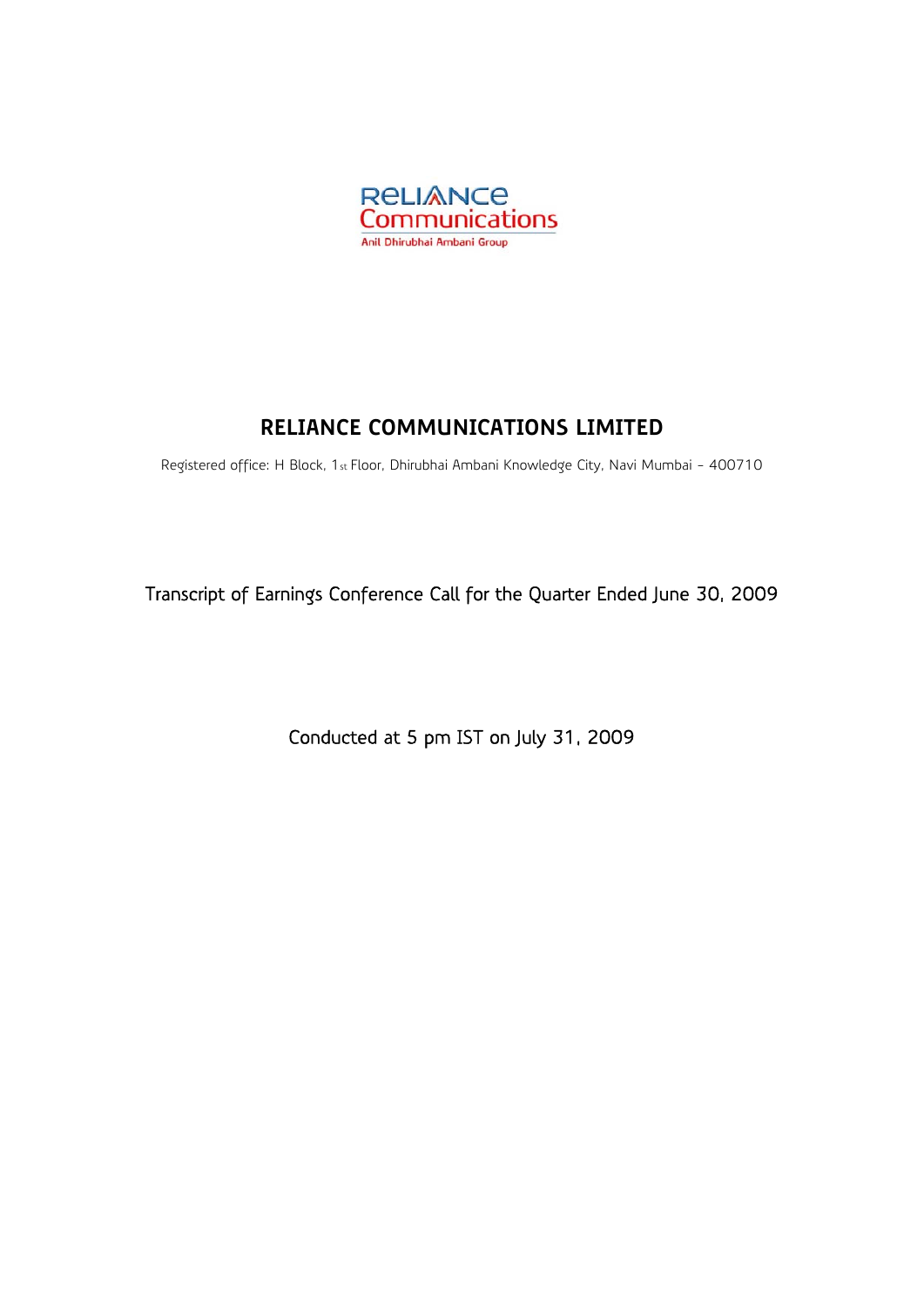# Operator:

Thank you for standing by and welcome to the Reliance Communications Global Earnings Conference Call on the Reliance audio conferencing platform. This call is hosted by Enam Securities.

At this time all the participants are in the listen-only mode. There will be a presentation followed by a question and answer session at which time if you wish to ask a question please press \*1 on your telephone. Please be advised this conference is being recorded today. Now I would like to hand the conference over to Ms. Priya Rohira of Enam Securities. Over to you, ma'am.

### Priya Rohira:

Thanks very much. Good morning, afternoon, or evening ladies and gentlemen. We at Enam Securities are pleased to host this call for the 1QFY10 results of Reliance Communications. We would like to congratulate the Reliance management on the good financial and operating performance during the quarter.

Today, we have the senior management team from Reliance Communications led by Mr. Satish Seth alongwith other colleagues namely Mr. S. P. Shukla, Mr. Punit Garg, Mr. George Varghese, Mr. Inder Bajaj, Mr. Mahesh Prasad, and Mr. Arvind Narang.

The call will begin with some key observations by Mr. Seth and the management team followed by a question and answer session. I must remind you that the overview and discussions today may include certain forward-looking statements that must be viewed in conjunction with the risks that the company faces.

It is now my pleasure to hand over the call to the Mr. Satish Seth. Thank you. Over to you, sir.

# Satish Seth:

Good morning, good afternoon, and good evening.

Thank you Priya. I welcome all of you to this earnings call organized today to discuss Reliance Communications' financial performance for the first quarter ended June 30, 2009.

This quarter was quite satisfactory and also assumes significant importance for Reliance Communications. We have made some new beginnings that will provide a sustained, positive contribution to our business operations, financial performance and organizational strength in the coming months and over many years.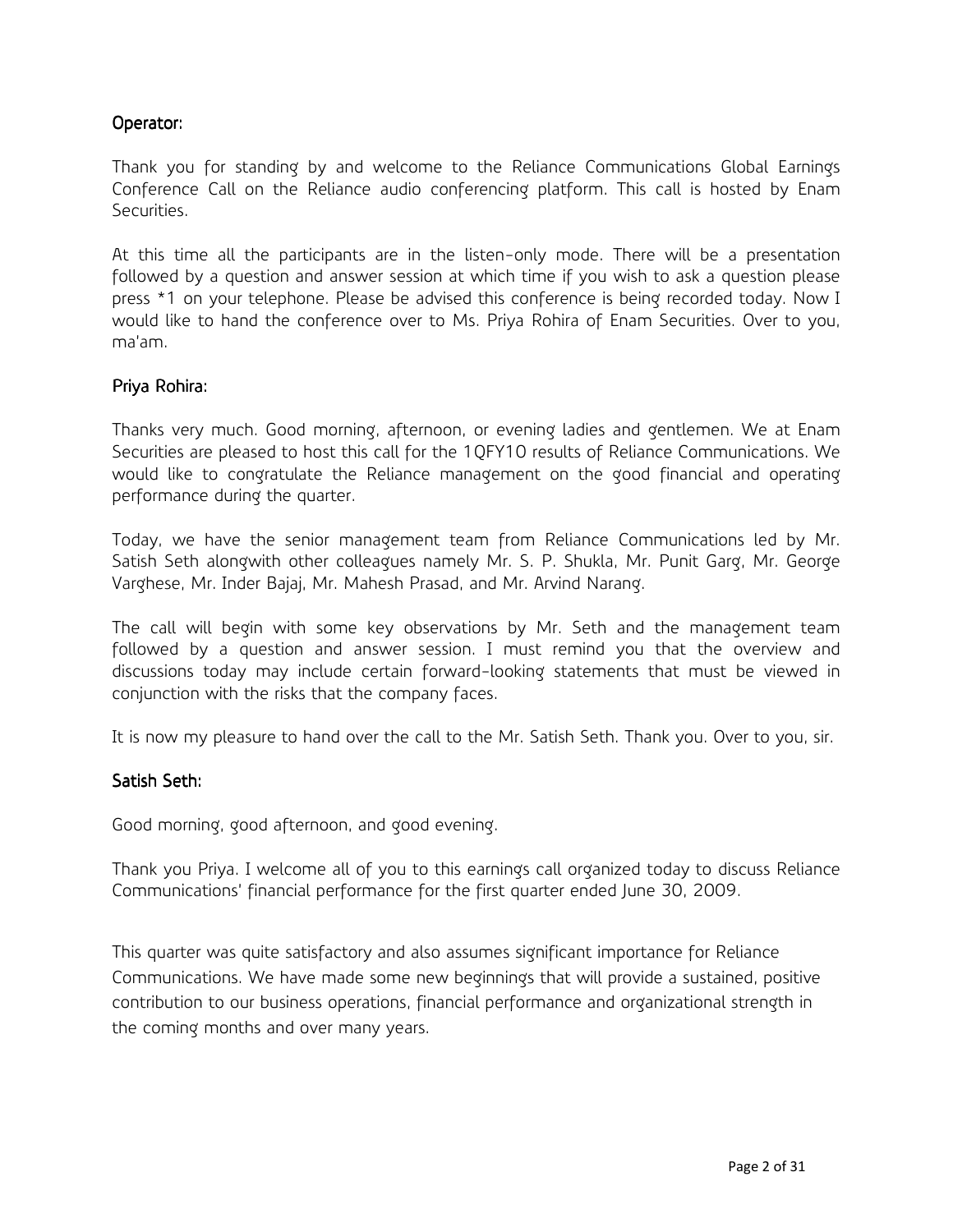This was the first quarter following the launch of our nationwide GSM services. Having closed the innovative customer experience program in March, we continue to see very encouraging response in the market. During the quarter, we have also signed with Etisalat DB, the largest ever strategic telecom infrastructure sharing partnership which will enhance Reliance Communications' revenue by over Rs. 10,000 crore in the next 10 years. In addition, we have expanded our reach deep into rural India by signing a JV with KRIBHCO, providing convenient access to world-class telecom connectivity across the country. Another key development in the quarter was the successful completion of one year of operations by our JV with Alcatel-Lucent, which has expanded its framework to deliver cost-efficiencies in managing our nationwide network.

We will provide you more details on these developments in this call, but let me first give you a brief update.

India continues to be positioned as the fastest growing telecom market globally. During the first half of 2009, the country has added 18 million wireless subscribers. This momentum will drive us past 500 million telecom subscribers much before the end of this year and much before the Government's targeted timeline.

Even as global weakness continues to impact consumer demand, the telecom industry maintained its growth momentum to deliver another strong performance. Several under penetrated regions of the country are coming under mobile coverage as affordability of handsets and services has stimulated demand. Progressive Government policy, with its proconsumer stance, has also supported us while reaching deep into semi-urban and rural areas.

In addition to our strong position in the wireless space, wherein we operate the largest network in the country with over 90% population coverage,

- We are the largest carrier of wireless data in the country
- We have a significant market share in the enterprise data services market connecting 90% of India's top companies.
- We are significant players in the international voice market and the only Indian company with over two million retail customers.
- We operate the largest IP enabled optic fiber cable network globally.
- We are a leading global provider of managed services and the only company from Asia emerging market in the Gartner's Magic Quadrant.

We are rapidly penetrating our addressable markets with a range of offerings that provide the highest level of service and unmatched value to our customers across the entire spectrum of our fully integrated and converged operations in India and internationally. We are best positioned to participate in the growth opportunity unfolding in this sector.

At the close of the first quarter, we had over 85 million customers, including 80 million wireless subscribers with usage across mobile, public call office, fixed wireless phones and data services. In addition, we have 5 million retail subscribers including long-distance calling customers in 8 countries, direct to home and broadband subscribers in India. Our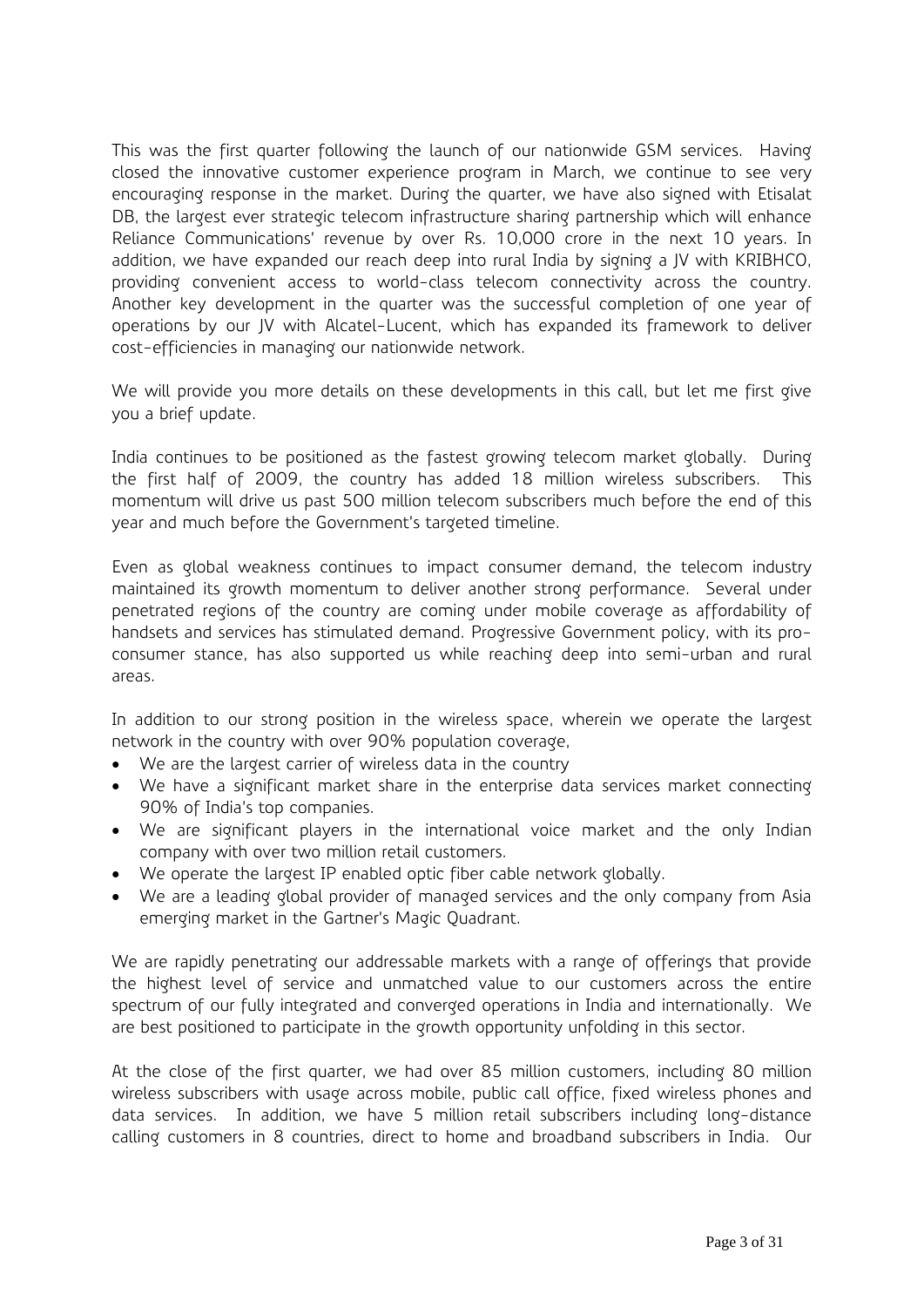corporate customer base now extends to over 2,100 corporate relationships and 800 global, regional and domestic carrier relationships.

During the quarter, revenues have expanded by 15% to Rs. 6,145 crore compared to Q1 in the preceding year. EBITDA increased by 9% to Rs. 2,453 crore, margins during the quarter were at 40% and profit after tax was at Rs. 1,637 crore. Along with the strongest subscriber growth in the industry, the quarter saw us registering the most stable KPI of any India operator; ARPU decline of 6% in Q1 is mostly attributable to reduction in mobile termination charges.

Overall, we have maintained profitability through the last few quarters while completing multiple projects simultaneously including the roll-out of the largest network expansion in the world. As we expand our operating base further, the key focus remains on profitable growth.

With that I conclude my initial comments. I now hand over to Mr. S.P. Shukla to talk about the Wireless business. Thank you everyone.

#### S.P. Shukla:

Thank you, Mr. Seth.

Good evening, good afternoon, and good morning to all of you on this conference call.

The first quarter saw significant revenue expansion despite the impact of reduction in mobile termination cost whose details I would be sharing with you now.

The quarter ended June 2009 saw strong business acceleration from the platform of the preceding quarter's launch activities. Our innovative customer experience program, which Mr. Seth referred to, which was the largest of its kind anywhere in the world has closed on March 31, 2009, and hence the subscribers who were enrolled during the 90-day program were gradually migrated from CEP to regular plans during the last quarter.

As you know, we have had steady new subscriber acquisitions in the post CEP period that is during the quarter ended June. Most importantly, we have transitioned these subscribers with strong revenue contribution now.

When we look at the six months' period of January to June as a whole, Reliance Mobile clearly comes out as the No. 1 mobile brand. We added 18.3 million subscribers in the six months period post our GSM launch. It represents 23% market share of all industry net adds which is 2% higher than the next competitor. This validates our strategy where we did not resort to competing on the tariff platform but consciously chose customer experience as the key to generate trials first and then to retain the customers.

To further synergize our newly launched GSM circles with older circles under Reliance Telecom, which is a subsidiary of Reliance Communications, we had brought all customers on a common IT platform. I am pleased to share with you that now all our CDMA and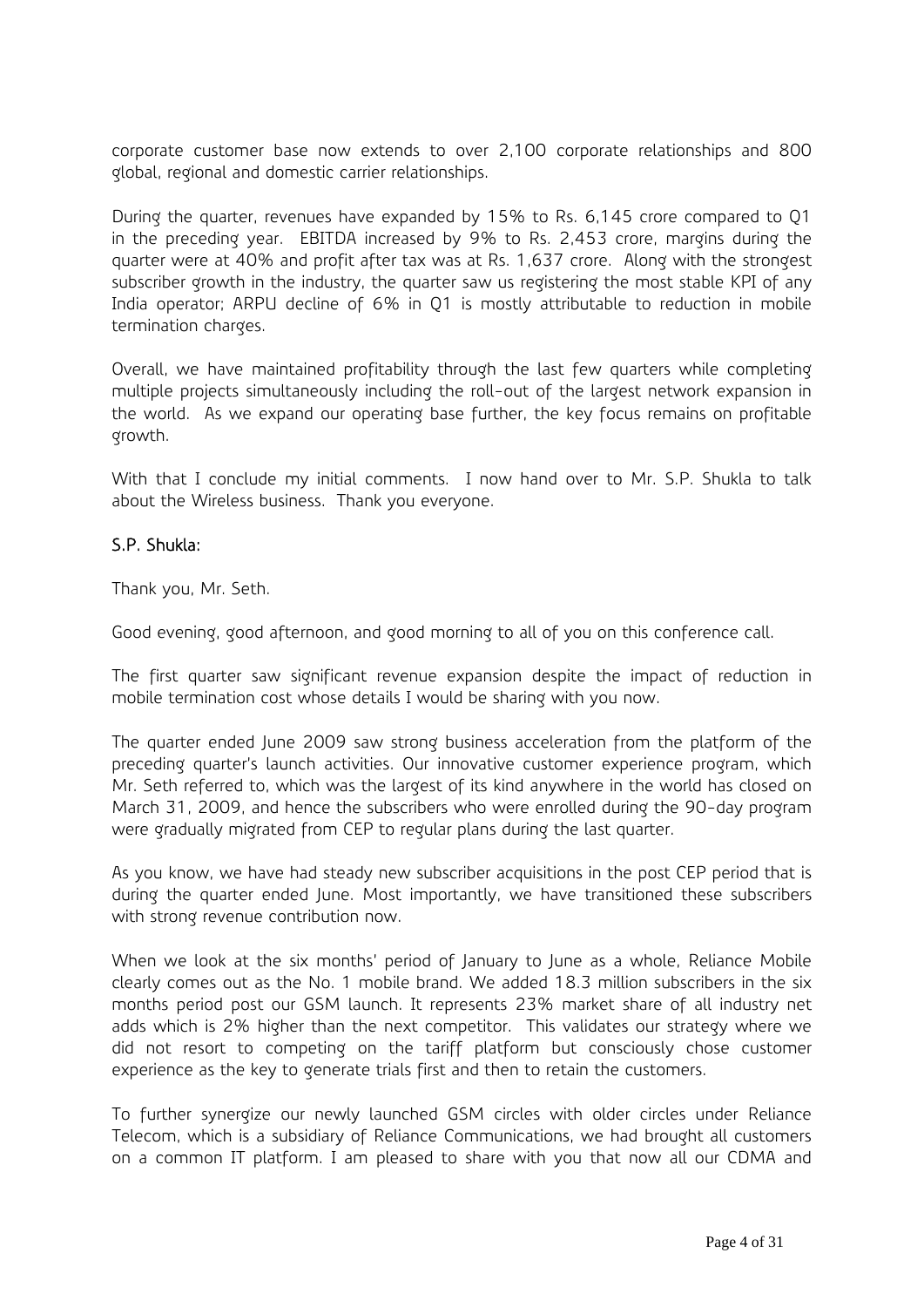GSM customers in older RTL circles and GSM customers in new circles enjoy the same IT systems, customer service, and billing system support. This has ensured uniformity in customer experience in line with our approach of being a technology neutral operator offering the best services across a wide spectrum of technology and product choices to the customer.

Concurrently, our focus on the CDMA technology platform has only got further enhanced in 2009. I had reported during the last quarter's earnings call that Reliance has launched high-speed wireless broadband service utilizing the unique capabilities of our CDMA platform. The customer pick up has been excellent in 35 cities where the service is now available. We are already seeing high-end customers as user of our HSD service, which combines excellent user experience with mobility in all major cities of India where such a customer may need to travel either on work or on leisure. Needless to say, outside these 35 cities also our mobile Internet service is available throughout India providing seamless coverage, anytime, anywhere making the whole the country a hotspot for our wireless data services. We remain bullish on the prospects of CDMA being leveraged increasingly more for data and voice applications due to its unique capabilities.

Launch of GSM services has given a further boost to our fixed wireless phones due to on net tariff offers which were earlier confined to CDMA mobiles only. We are already seeing a further pick up of our FWP sales in both residential and office segments. We are working on strategies to take maximum benefit of this newly gained leverage during this quarter.

As our expansion continues into rural areas we are opening up new channels for sales and service to reach the masses. A major initiative, which has fructified during the quarter ending June 2009, is the joint venture with Krishak Bharati Cooperative Limited. Krishak Bharati, or KRIBHCO as it is normally referred to, is amongst the largest rural marketing companies in India with its reach and distribution spread across almost every state. This joint venture will be actively engaged in marketing of telecom products and services of Reliance Communications giving us significantly more distribution power in rural areas.

Our wireless business is today present in every segment of the market, be it residential, commercial, or corporate. Through our wide range of CDMA and GSM products we are successfully catering to the needs of different customer segments. Customer service will become a key differentiator in India's highly competitive wireless markets. Reliance was the first company to set up a state–of-the-art contact center at Mumbai with capability to handle calls in 14 different languages. We have since then opened several regional centers to gain access to local manpower while retaining the advantage of our central capabilities offering more than one language with automated response system for optimal call handling at each center for customer convenience. To further supplement our highly acclaimed contact center service, we are further strengthening our chain of Reliance World and Reliance Mobile Stores all over India. Most of the new stores being opened across the length and breadth of the country happen to be on the franchisee-owned, franchiseeoperated, which is FOFO, model.

We are committed to provide the highest standards of customer service on our twin technology platforms to our mobility, fixed wireless phones, and data card customers. It is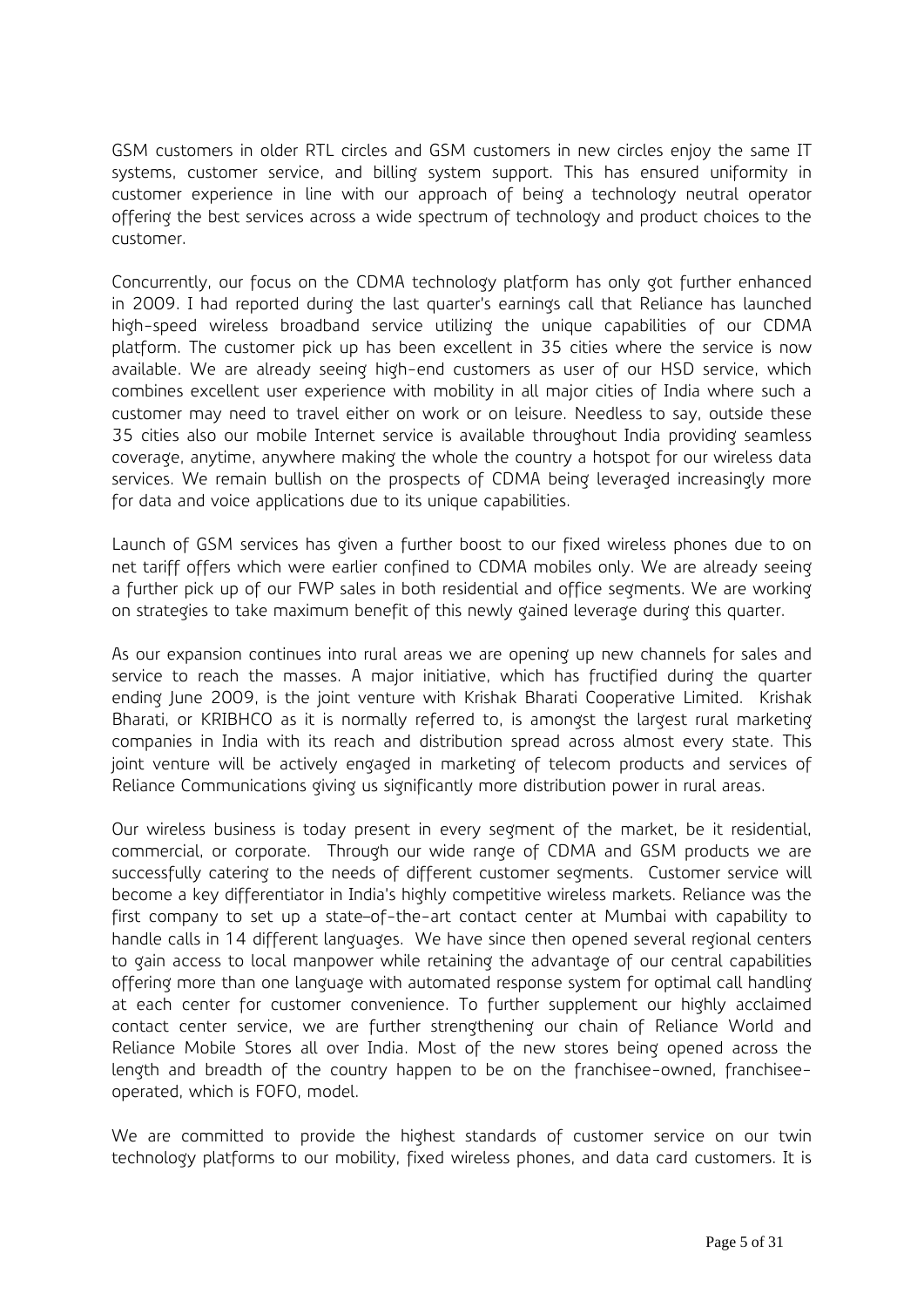this focus on customer service, which will increasingly become a differentiator in the everevolving Indian wireless market.

We are a service brand already serving over 80 million customers. We believe that the greatest asset for any consumer brand of our size is the trust from our customers. I am happy to share that Reliance Mobile has been independently rated as India's most trusted service brand by India's leading financial daily, The Economics Times, in its annual Brand Equity survey. This is the strongest testimony of trust, which our consumers have bestowed upon us.

I would now like to invite my colleague Mr. Inder Bajaj to discuss our Reliance Infratel business. Inder, over to you.

#### Inder Bajaj:

Thank you, Prakash.

A very good evening, good afternoon, and good morning to all of you on this conference call. I would like to update you on our telecom infrastructure business i.e. Reliance Infratel.

We approach the market in the infrastructure business with a unified approach and a comprehensive approach covering the entire value-chain of telecom infrastructure services. It includes, of course, the passive infrastructure, which is basically commissioning of the radio electronics on our towers, active infrastructure or radio network sharing, proving connectivity to each of the sites, bandwidth and fiber options to connect the core network, our carriage options which include both the international long distance as well as the domestic long distance, roaming solutions as well as internet bandwidth for data applications. This enables our partners to leverage a widespread passive and transmission network for their roll-out requirements as well as their future requirements, which spans 2G, 3G, and WiMAX. In other words, the requirement runs across passive infrastructure as well as wide range of services and it is directly linked to quality of towers as well.

Demand for telecom infrastructure has been driven by the robust growth in the mobile industry in 2G and relatively high minute usage in India. Infrastructure sharing has, in fact, been instrumental in accelerating the growth momentum in rural and new coverage areas by reducing the cost and timeframe for network expansion.

The competitive intensity in the wireless industry has been growing and it is expected to double to 11-12 players per circle with the issue of over 120 licenses to new operators last years. These operators have been allotted spectrum in a phased manner and some of them have now received funding through joint venture tie ups with large global players.

Also expected is the 3G and WiMax technology rollout and expansion of ISP operators apart from the demand from existing and new operators in the 2G space, which will drive the demand to over 700,000 infrastructure slots in the next couple of years from the current level of 300,000 slots along with the demands for other telecom infrastructure service I spoke about.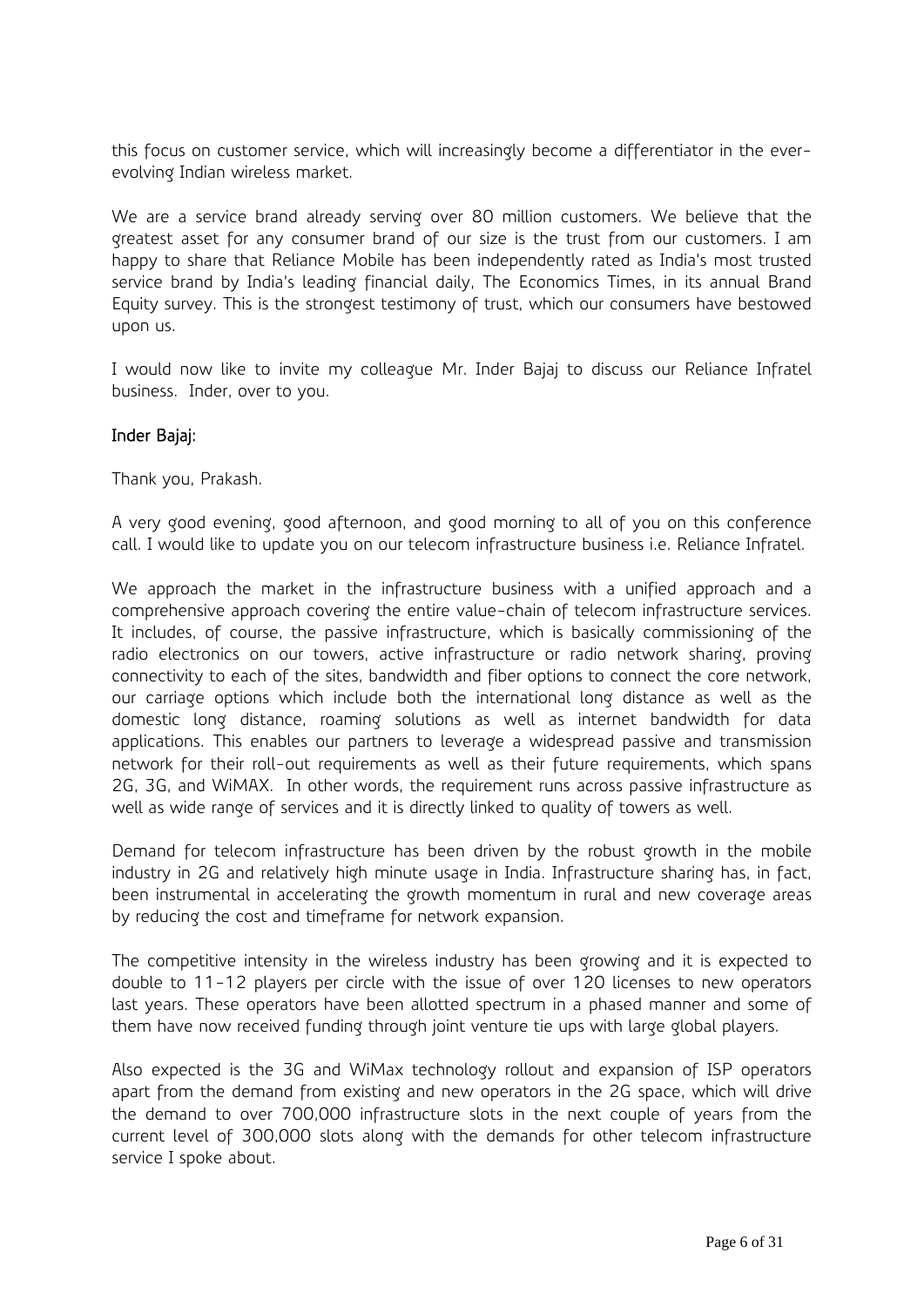Reliance Infratel as an integrated service provider with industry leading capabilities across the entire value chain and a nationwide portfolio of over 50,000 towers, and even more importantly over 200,000 slots, is poised to capture this opportunity.

Our current towers' capacity utilization is in the range 40% and this provides significant potential to add 3rd party tenants to our existing infrastructure. As Mr. Seth mentioned in his opening remarks, we have signed a long-term strategic telecom infrastructure sharing agreement with Etisalat DB. It is an end-to-end agreement which includes not only the towers but transmission to all these sites. It is valued at over Rs. 10,000 crore over a period of 10 years. We would also provide our partner other B2B services like bulk bandwidth and fiber options and carriage for both domestic long-distance and international long-distance. The contract provides for options to extend beyond the initial 10-year period to a larger number of sites based on the coverage and capacity requirements of our customer. The agreement presents Etisalat an asset light model. It has an advantage to both the partner for cost optimization and of course to our company it presents a major opportunity to improve our capital productivity. In addition, we also expect to sign with the other key operators as well. These agreements demonstrate our Group's as well as Reliance Infratel's capability to enable the operators to go to market, with a bouquet of telecom infrastructure services with time to market and cost advantages.

Following the recent transfer of optic fiber assets, Reliance Infratel now has over 190,000 kms of national optic fiber network that ingrates seamlessly with our portfolio of towers, allowing us to provide the most economical, high-quality connectivity to our customers as compared to microwave links provided by the competition.

Thank you very much. I will now invite Punit for an update on the Globalcom business.

# Mr. Punit Garg:

Thank you Mr. Bajaj.

Greetings from the Global business to all our friends in different geographies.

I would like to start off with a brief update on the economic outlook in the US and Europe where many of our customers are located.

We have seen sharp recovery in stock markets and debt markets. However, enterprises, businesses are yet to see recovery in their order books. Cash strapped consumers are demanding no-frills, value deals, businesses are in turn responding by taking cost out of their supply chain and delivering products and services at lower price. From our perspective, we have the opportunity to win new business by leveraging our existing infrastructure and low cost global delivery and operations center based in Mumbai.

I must add that the new win cycle has lengthened as customer shop for value before committing new business. At the same time churn is lower as cost of migration cannot be passed onto the end customer.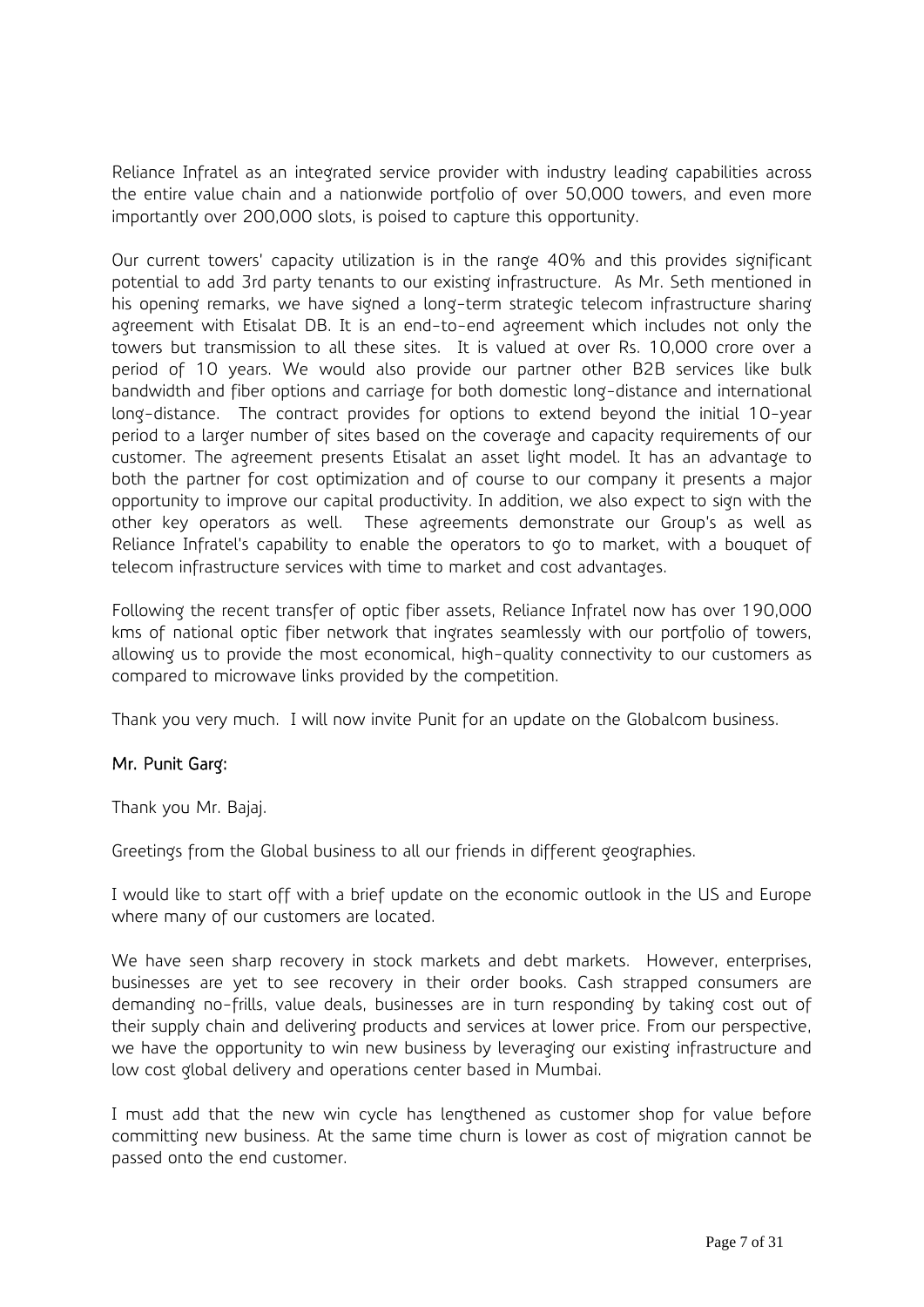Global business revenue grew by 23% on year-on-year basis, EBITDA has grown by 40% over the last one year and EBIT by 36%. In line with my last quarter's briefing, we experienced strong demand for national long distance bandwidth and infrastructure from most operators. We have an unbeatable competitive advantage to fulfill this demand based on over 190,000 route kilometers of ducted fiber optic cables.

During the first quarter of this fiscal, we have signed a 10-year contract with Etisalat DB for their E1 connectivity requirements in all their 15 licensed circles. This contract is in conjunction with the tower sharing agreement signed by Reliance Infratel.

We also have signed contracts with other national long distance customers to meet their bandwidth and infrastructure requirements and are in advance stages of discussion to close more such contracts over the next two quarters.

In our NLD carriage business, segment traffic growth is impressive. Our NLD traffic has grown 56% year-on-year basis and 14% on quarter-on-quarter basis. Our growth rate is far higher than competition.

In our voice business segment, our focus has been to grow volumes and protect margins. In the wholesale voice segment we had year-on-year traffic growth of 28% and 11% on quarter-on-quarter basis, which is again significantly higher than competition in the international long distance segment.

The wholesale voice segment has become extremely competitive with 12 operators in the play and margins have almost evaporated. The increase in termination charge for ILD inbound calls from 30 paise per minute to 40 paise per minute has further eroded margins for all ILDOs in India. However, our retail voice business of Reliance Global Call is growing. We have been able to maintain margins in spite of disruptive tariffs introduced by some of the Indian operators in US and UK markets. We focused to deliver more value to our existing base of over 2 million Reliance Global Call customers through event based campaigns in the first quarter, especially the IPL T20 World Cup has given us good rewards.

In continuation to my last update on our foray into the Rs. 21,000 crore global audio conferencing market, we have successfully piloted our product with select enterprises in the first quarter.

Now, moving to our data business, which comprises sales to carriers in the wholesale segment and to corporates in the enterprise segment, we signed contracts with total contract value of over Rs. 450 crore. There has been price decline in carrier bandwidth market as witnessed in the last 2 years, nothing unusual; however, we have been able to compensate the margins through ramp up in our managed services business to enterprises. In the wholesale segment, we signed contracts of Rs. 200 crore with our existing customer base. In the enterprise segment we signed contracts of around Rs. 175 crore, primarily with new logos. To illustrate some of the new logos, a nearly Rs. 50 crore deal for 3 years with a Santa Clara based leader in graphic chips to connect its 40 sites in 15 countries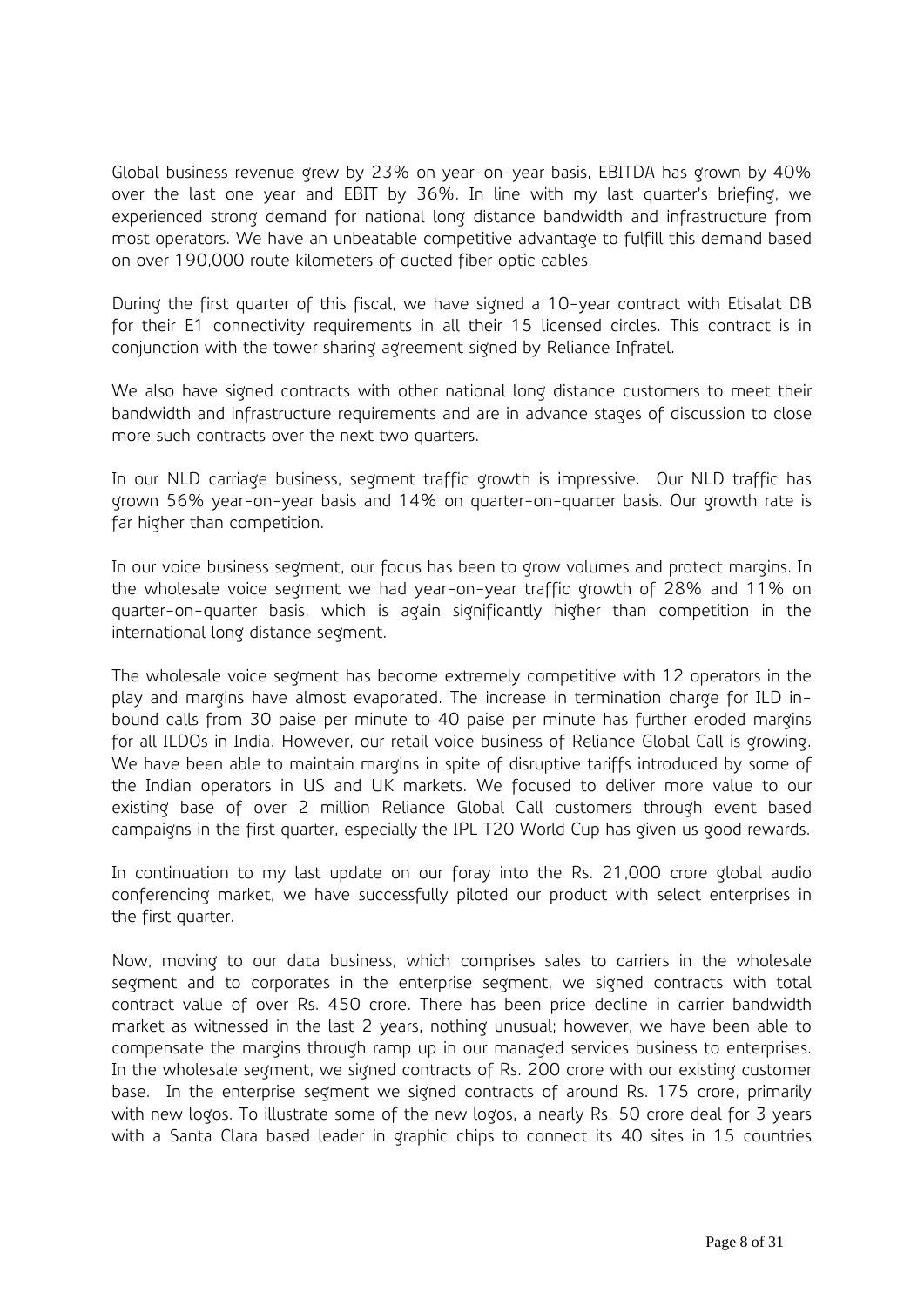including 3 sites in India and a Rs. 50 crore deal for 3 years with an Oslo based IT company to connect 200 sites primarily across Europe.

Managed services to enterprises is helping us drive growth and profitability in the data business. We have successfully deployed and signed a multi-year tenancy agreement for our data center in Paris during the first quarter. We are ramping up FinancialConnect!, our flagship global Ethernet solutions brand to meet the 30-35% per annum growth demand from financial exchanges and financial market participants for high speed 100+ megabits, low latency less than 1 milli-second and 100% availability, connectivity. The customers pay significant premium for FinancialConnect!, since it is at the core of their trading operations. We are already amongst top three providers in the United States.

Last but not least, we continue to be shortlisted and selected by large MNCs to roll out and manage complex MPLS VPN networks in stiff competition with the Global 4 - BT, AT&T, Verizon, and Orange. There is plenty of opportunity in this space and we will fully leverage our existing reference customers and global delivery and service center in Mumbai to win new accounts.

We continue to be focused on delivering new products in our enterprise segment. Leveraging our global network during first quarter, we launched Enterprise Global Ethernet, which is also known as EGE, in 36 countries. Only a handful of other telcos can offer comparable reach at one stop. This product will help us address the Ethernet services demand from enterprises outside the United States, which is an over US\$ 13 billion market per annum, and a very large opportunity for Reliance Communications.

With this thank you, and now I will invite George Varghese to talk about Enterprise.

# George Varghese:

Thanks, Punit

My greetings to all the participants.

Although there is an increasing sign of sentiments turning positive, the overall economic scenario remained largely unchanged over the last quarter. The expansion plans of most of our customers continue to remain on hold and the pressure to reduce opex continues unabated. This has led to an unprecedented pressure on all the major telcos. Reduction in termination charges had also impacted revenues and EBIDTA margins. In such an environment we were able to increase our revenues by 22% and EBITDA by 10% over the corresponding quarter last year. This is a reflection on the quality of our customers and the quality of services that we rendered for them.

Our wide range of products and our ability to offer almost ubiquitous coverage across the country has helped us to offer comprehensive solutions to our customers and also help them in bringing much needed efficiencies and reduction in their cost of operations. This has helped us increase our share of wallet. Another factor that has helped us in these times is our focus on customer satisfaction. Our customers continue to rate us at an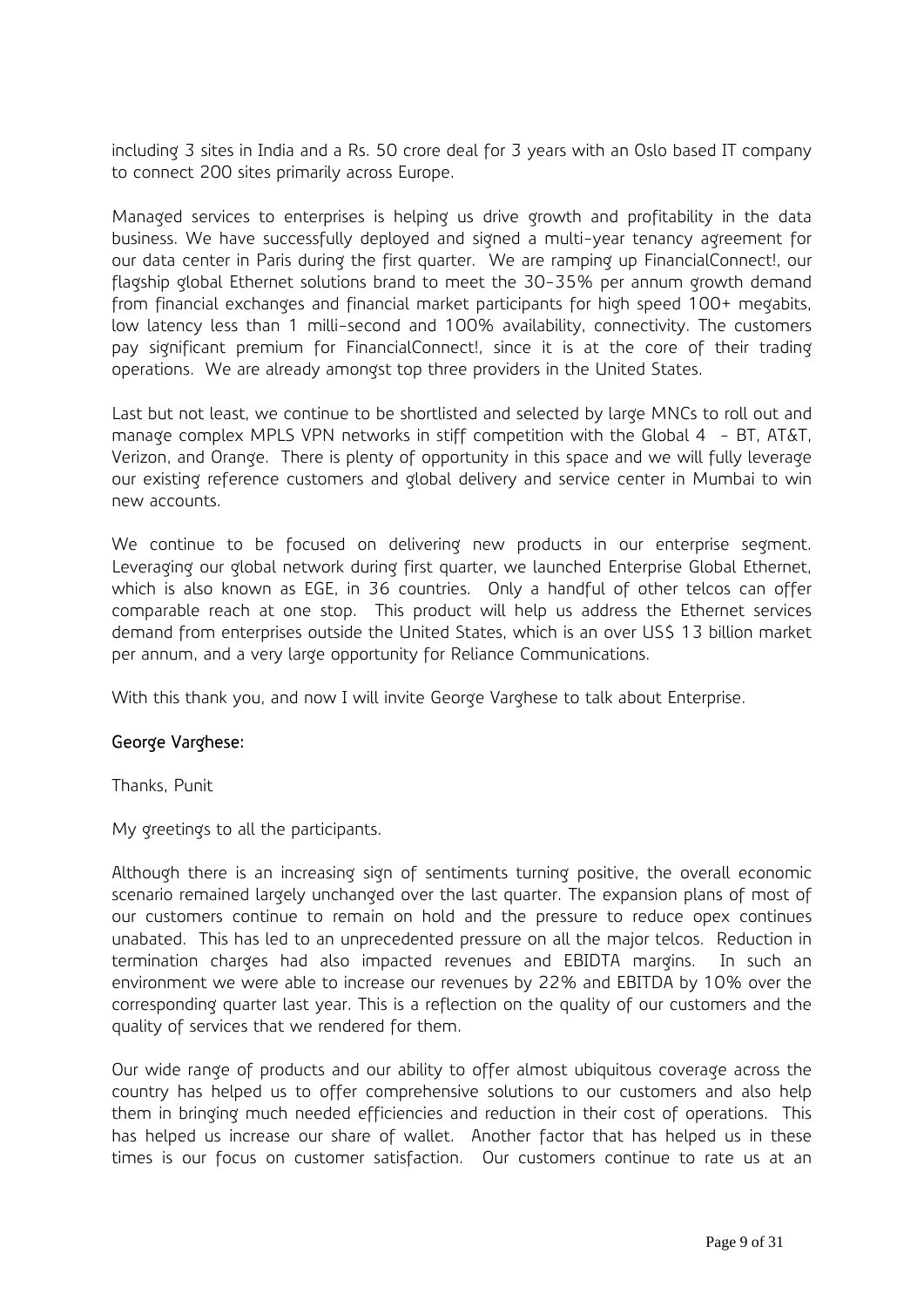average of 8.18 on a 10-point scale. Proof of our ability to add value to our customers is the fact that 40% of our order book of this quarter comes from our existing customers. New orders added in this quarter come from corporates like MTNL, South Indian Bank, Times Internet, HDFC Bank, AT&T Global Networks, Nvidia Graphics, Sun Direct, Bombay Stock Exchange, Ivy Comptech, Sharekhan, Shipping Corporation of India, to name a few.

During the last two quarters, a focused vertical approach was adopted and the results have been very encouraging. Amongst others, we have identified Government as a major vertical and this focus is now bearing fruit. We have won major orders and are poised to increase acquisition from this segment in the coming quarters. We remain committed to this vertical specific approach and are confident that our strategy will bear fruit in the time to come.

We continue to maintain our market leadership in the IDC segments. The new capacities that we have created in Chennai and Hyderabad will help us to dominate the southern market where our presence was earlier limited only to Bangalore. During this quarter, we added 37,000 new buildings taking the total number of buildings that we have connected close to 1 million.

To summarize, enterprise business will continue on the growth track. We see strong opportunities for our business in the medium to long term and are focused on generating profitable revenue growth.

Thanks you.

I will now hand over to Mahesh Prasad.

# Mahesh Prasad:

Thank you George.

On the home business front, ladies and gentlemen, it gives me great pleasure to inform you that in less than 10 months of launching this new business, Reliance Big TV has garnered a market share of 12%, and 14% of the adds in the quarter, ending with 1.7 million subscribers as of June  $30<sup>th</sup>$ .

We enhanced our channel bouquet by adding 12 new channels. We also introduced a set of differentiated interactive services, iElection for General Elections and iNews by aligning with CNN IBN. In addition, iCricket as an application was offered with multiple camera angles only by Reliance Big TV during the ICC T20 World Cup, which was well received by our customers.

We also focused on revenue enhancement measures with introduction of new packages in line with the new channel additions and launch of aggressive customer management programs to manage and minimize the churn. In the coming quarter, we complete one year since our launch and we will continue to establish market leadership by enhancing our customer experience, choice and availability of new channels and other applications.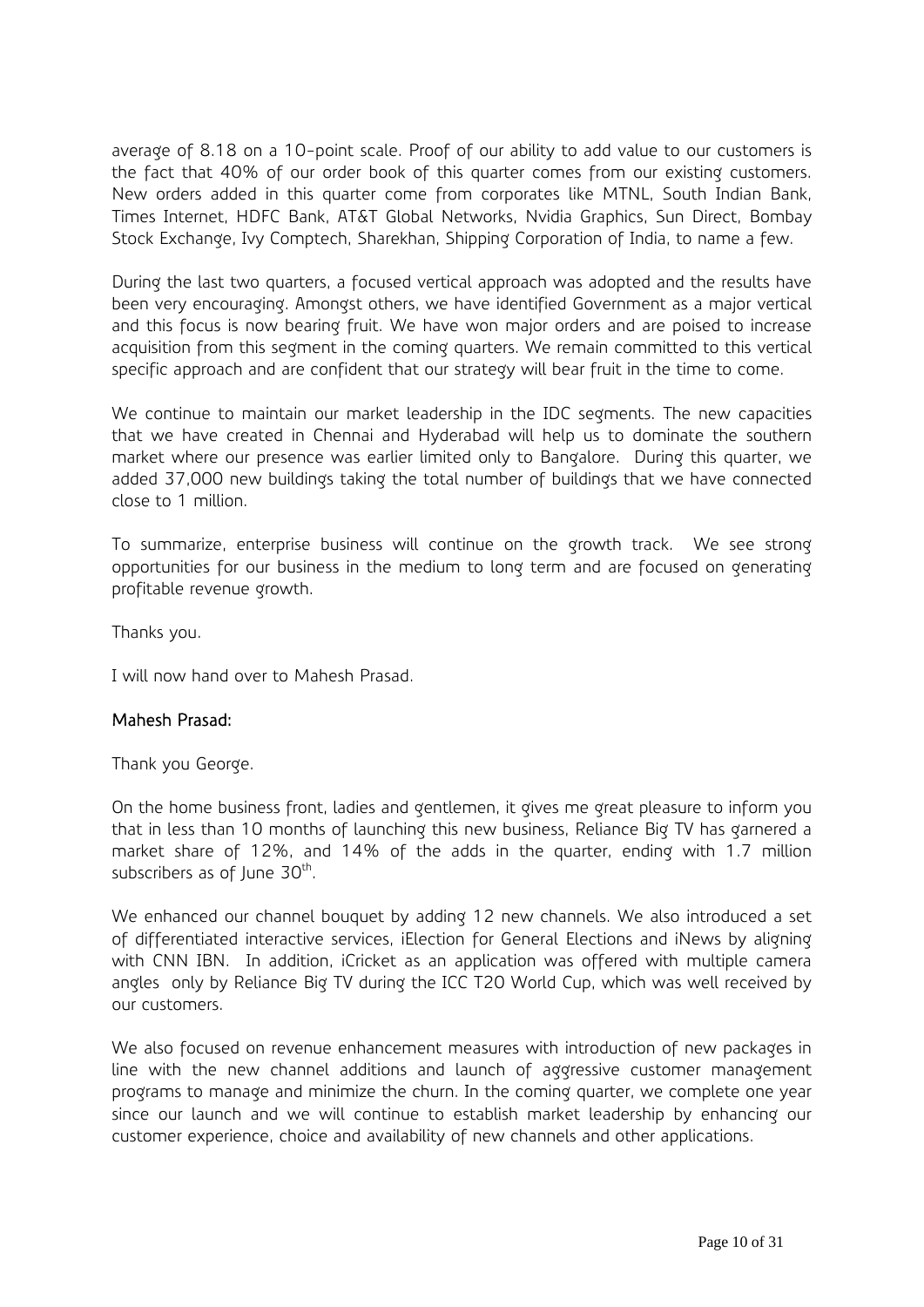With that let me hand it back to Arvind.

### Arvind Narang:

Thank you Mahesh.

We will now open the call for Q&A. We request all of you to focus on key strategic and business issues. Please feel free to touch base if you need any further information or clarification on first quarter financial results.

Operator, can we take the first question please?

#### Operator:

Certainly, sir. First in line we have a question from Mr. Suresh A. Mahadevan from UBS. Please go ahead.

#### Suresh A. Mahadevan:

Good evening. Thanks for taking my question. A quick couple of questions; one is, I want to understand, and I am sure a lot of us on the call want to understand this as well, which is, I think you still have net interest income of around Rs. 621 crore when you have a net debt of over Rs. 22,000 crore. So, I think it will be helpful if you could walk us through how we get to a net interest income please?

Second question is around wireless usage. I think probably if Mr. S. P. Shukla can shed some light on this, I mean this is not specific to RCOM but towards the industry. I think we are seeing a trend where minutes of use are reducing and I wanted to hear your thoughts on what do you think is causing this and where do you think this minutes of use is headed from your perspective, either in the short to medium term or over the long term, because I think the minutes of use has tremendous sensitivity to how much value we can put on the wireless business.

So, those are my two questions. Thank you.

#### Arvind Narang:

Suresh let me answer your first question and then Mr. Shukla can answer the wireless question.

As you have seen in the quarterly report we are following AS-11 and based on that accounting standard any foreign exchange gain or loss has to be treated in the P&L and accordingly based on the forex fluctuation in terms of the rupee and dollar which has happened in the last quarter, that treatment has come in the P&L. Thats why there was an increase in the net interest income which was reflecting in the P&L.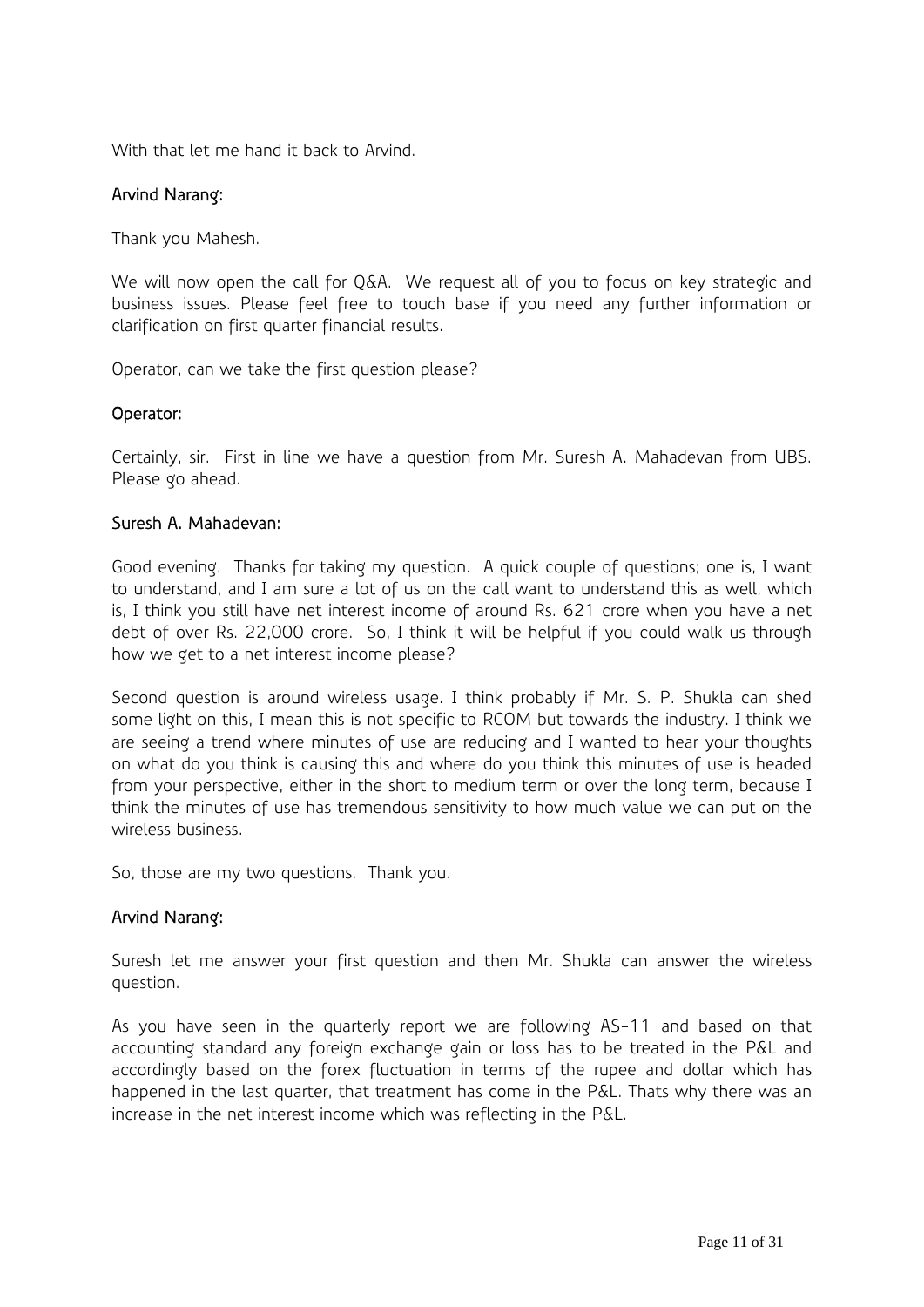### Suresh A. Mahadevan:

Sir, if I could just quickly follow up, are you capitalizing any interest cost significantly?

#### Arvind Narang:

No, we are not capitalizing any costs. For the fiscal year ended FY09 we are following AS-11. As you know, last fiscal year, earlier we had provided the information that we are using Schedule VI, but Schedule VI has ceased to exist after 30<sup>th</sup> of March, and based on the regulatory notification and subsequently the High Court notification, we are following AS-11 for both fiscal year 09 as well as in continuation to that in fiscal year 2010. So, there is no capitalization, even in fiscal year 09. Whatever was capitalized has been taken off from the General Reserve in line with the Government regulations which has come on the AS-11.

#### Suresh A. Mahadevan:

Okay sir. So, essentially what you are saying is this is primarily due to FX fluctuation?

#### Arvind Narang:

Yes, this is forex fluctuation and we are now following consistently the same accounting policy (AS 11), so the numbers are comparable.

#### Suresh A. Mahadevan:

Yeah, so in other words if the rupee were to really depreciate, then you might actually have a number which is higher than your interest expense perhaps?

#### Arvind Narang:

Yeah, it all depends on the foreign exchange movement.

#### Suresh A. Mahadevan:

If you could give the breakup it will be helpful. I mean I know historically you haven't been giving the break up, but some of your competitors do give that break up.

#### Arvind Narang:

Okay, we will discuss that.

#### Suresh A. Mahadevan:

Yeah, thank you.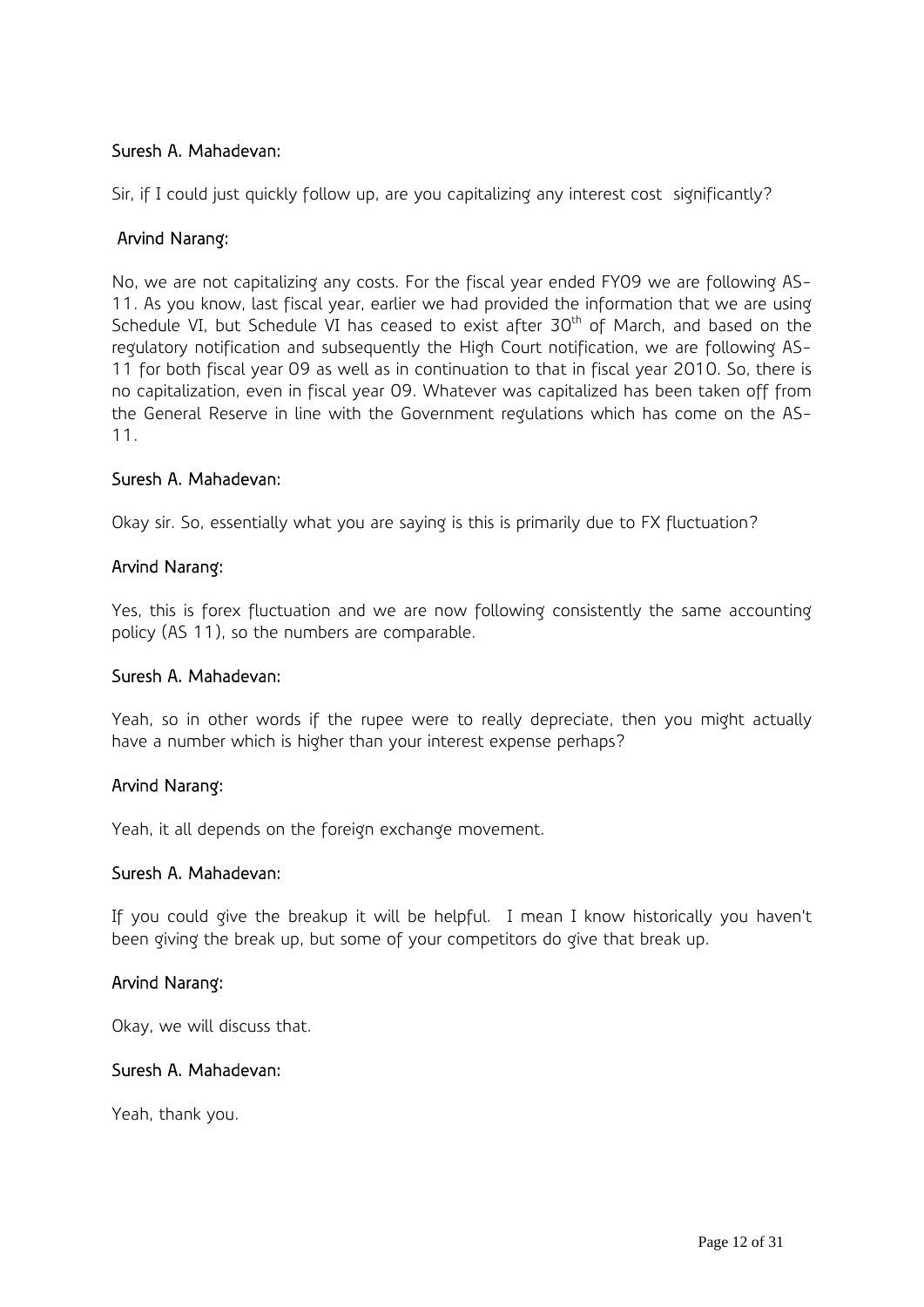# S. P. Shukla:

Suresh, you had asked a general industry specific question about minutes of usage, where is it leading or moving to and what prospects do we see for industry in general?

If you look at average minutes of usage, as the name itself implies, it has two components, usage of older customers and usage of new customers. As far as new customers which are being added by the industry on a monthly basis, the usage is generally low because most of the customers are being today added in the rural areas. However, as the customer gets older and that is what we have seen during last 60 quarters of the industry in India, older customers start using more, so when the rate per minute used to be Rs. 16.80 per minute if somebody at that time were using 200 minutes today he uses 1000 or 1200 minutes. So, older customers start using more and more whereas every new customer coming in begins at the ladder bottom step and then he starts growing as he becomes experienced. His number becomes available with a larger set of people, he tends to receive more calls and he starts exploring new uses of the phone which can be various VAS applications and older customers in the meanwhile are moving from voice to data applications. They start using more and more for exploring internet based applications. So, what you see is interplay of two factors, older customers using more and new customers coming in with lesser usage. From quarter to quarter, you see different variation, to some extent they are influenced by schemes which are offered by a particular operator in a particular quarter, and when that scheme comes to an end, 90 days, 180 days or one year scheme, the quarter in which the scheme ends generally has an impact on usage, that also comes in the average quarterly performance. So, that becomes really the blended ARPU of three factors, new and old customers, post on top of it various schemes, which have been offered last year they are impacting the usage this year also. If you ask general view, there may be slight decline or gradual decline because of the impact of the rural population, but as and when penetration levels become high enough, when incremental addition of new customers will impact average in a significant way, you will find then there will be few quarters which will see stable ARPU and stable MoUs at a steady pace.

# Suresh A. Mahadevan:

So, we are at 365 for RCOM Wireless, where do you see that number in a year.

# S. P. Shukla:

Now Suresh, we are getting into speculation, I don't indulge in that. Thank you.

# Suresh A. Mahadevan:

Okay.

# Operator:

Thank you, sir. Next in line we have a question from Mr. Gaurav Jaitley from Reliance Equities. Please go ahead.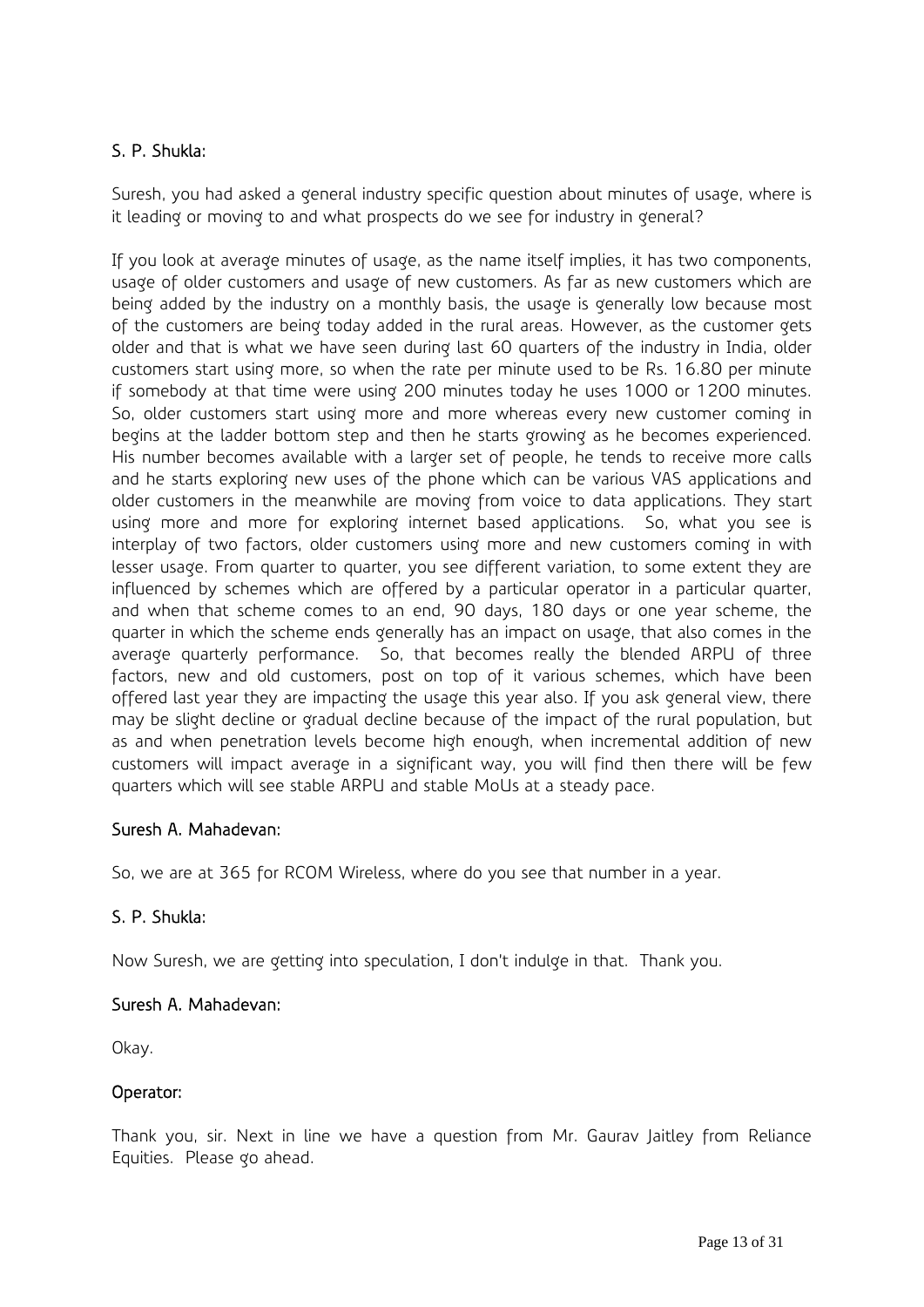### Gaurav Jaitley:

Thank you and good evening gentlemen.

A couple of questions on wireless. First, if you could just quantify the impact of the mobile termination charge cut on both gross and net revenues, and in the broadband segment of the sector as well, if you could break that out for us as well, that will be very helpful.

Secondly, on the GSM subscriber base, if you could just give us a sense of what the GSM ARPUs have trended, obviously in the first quarter or Jan to March quarter you had the free minutes plans and those expired and so these became paying customers, so if you could just help us get a sense of how the GSM ARPUs have trended quarter to quarter? I know you are probably reluctant to share the exact number with us, but just a sense of the magnitude would be very helpful.

Then on the Global segment, could you just help us quantify what percentage of your revenues are in foreign currency and what impact if any the appreciation of the rupee might have had on the top line trends? That would be great.

Finally on capex was a lot lower than we were expecting. I think it was just about Rs. 10 billion, 1/10th of your annual guidance for capex. So, if you could give some color on that and how that should trend going forward?

Thank you. That is all I have.

# S. P. Shukla:

I will take the first question, impact of MTC.

It was in line with the rest of the industry in excess of 4%, that is one. Roughly, Rs. 11 was the impact on our ARPU.

Second question was GSM ARPUs from the customers who have moved from CEP (customer experience program) to regular tariffs. During this quarter, CEP was phased out. January customers were migrated to regular tariffs in April; February customers in May, and March customers in June. So, we have again blended impact during this quarter with some being on new tariffs from the beginning and some being on promotional tariffs from the beginning. So, overall direction which we are seeing as a result of this blending, which has been phased out on  $30<sup>th</sup>$  of June, is that we are probably at par with the industry ARPUs, no more or no less.

#### Gaurav Jaitley:

Mr. Shukla, if I could just follow up on the MTC, just real quick. What was the saving on the cost side that you had from the MTC?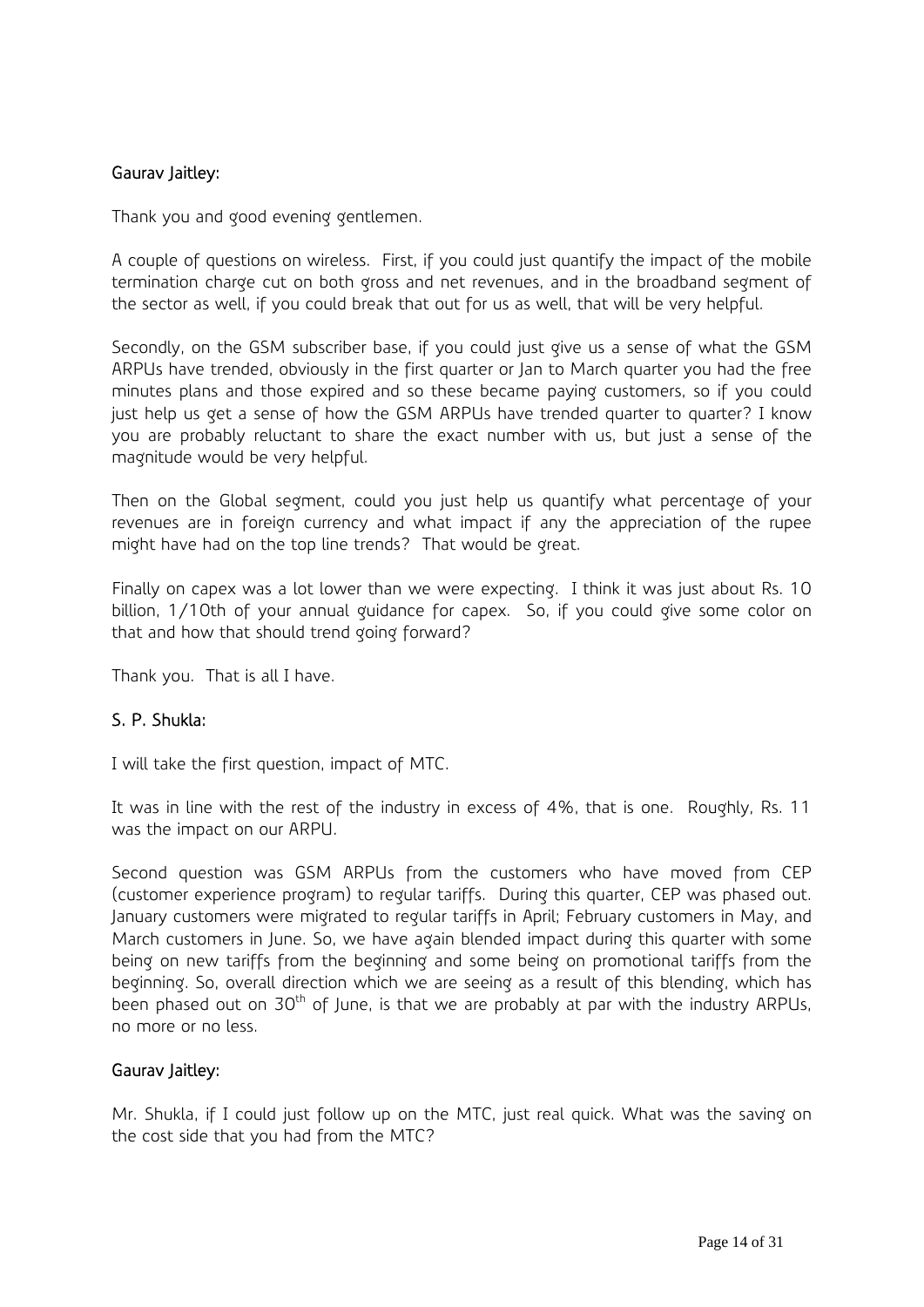# S. P. Shukla:

That was also substantial. We had a saving also on because of our mix of fixed wireless as well as PCOs we had significant saving on that front also.

#### Arvind Narang:

Gaurav, regarding your capex query, we have significantly invested in the last 18-24 months and most of the capex initially when we are investing is required for coverage, and once the coverage is achieved then over a period of time you keep adding on the capacity based on the traffic and the subscriber growth. So, since we have already invested significantly on coverage, now going forward based on the business requirement and subscriber growth and of course looking into the traffic growth, we will keep investing on a modular basis. So, this will all be business prudence and based on that we will do that.

#### Gaurav Jaitley:

Sure Arvind, I totally understand that, but I was just wondering because your guidance was for a Rs. 100 billion in capex for the year and I think you have only spent about 1/10th of that in the first quarter, so is your guidance for the year does that still hold or is that going to be lower than that?

#### Arvind Narang:

Yeah, as of now that holds, and this is a budgetary guidance, if our business requires one can always modify the guidance up or down depending on our business requirement over a period of time or during the year.

#### Gaurav Jaitley:

Sure, thank you.

#### Punit Garg:

When you are looking at the Global revenues and foreign exchange portion of that, obviously the majority of our Global business income is in foreign exchange, but it has marginal impact on what you call as net interest income etc. in the top line.

#### Gaurav Jaitley:

No, my question was more on revenues that you report in rupees as they are translated at a lower rupee, I guess as the rupee appreciates, does that affect your growth rates for the quarter in the Global segment?

#### Punit Garg:

I think when you look at overall last quarter and you look at the foreign exchange fluctuation it has been very minimal in last quarter and it would not have any major impact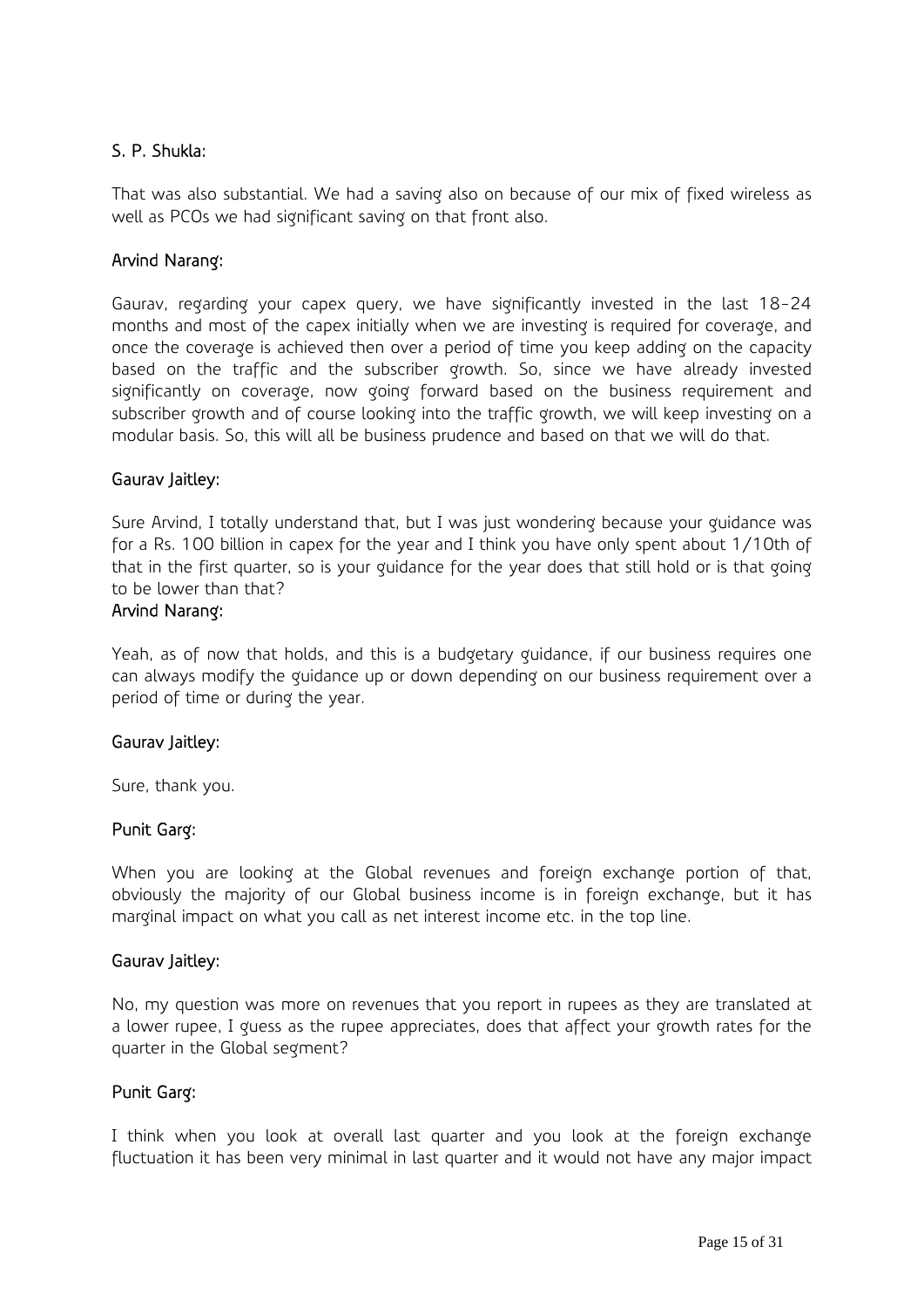as far as foreign exchange loss or gain is concerned during the last quarter, and which would impact the overall top line of our Global business for consolidation for that matter. Thank you.

#### Operator:

Thank you sir. Next in line we have a question from Ms. Nupur Agarwal from UBS, please go ahead.

#### Nupur Agarwal:

Good evening sir, and thanks for taking my question. I have two questions.

One, impact due to MTC reduction; if you could quantify the impact on your mobile revenue and EBITDA margins.

Second, could you share your VAS revenues as a percentage of mobile revenue, because as I understand this should increase with the GSM launch, so I just wanted to check how has it moved?

### S. P. Shukla:

We shared the impact was Rs. 11 on the ARPU, approximately 4% of the overall revenue, that is what we had to come down by in our top line.

Taking about VAS, yes our GSM customers will be contributing VAS in line with the industry that prevails. We began with prepaid launch as you are aware, so our first quarter was prepaid, we started launching post paid during the second quarter of the calendar year, so you will see that impact of VAS and your forecast is absolutely right, impact on VAS will be favorable as we run into this July – September quarter, you will start seeing higher VAS revenues.

#### Nupur Agarwal:

Okay, thank you sir.

#### S. P. Shukla:

Thank you.

#### Operator:

Thank you, madam. Next in line we have a question from Mr. Shubhum Majumder from Macquarie, please go ahead.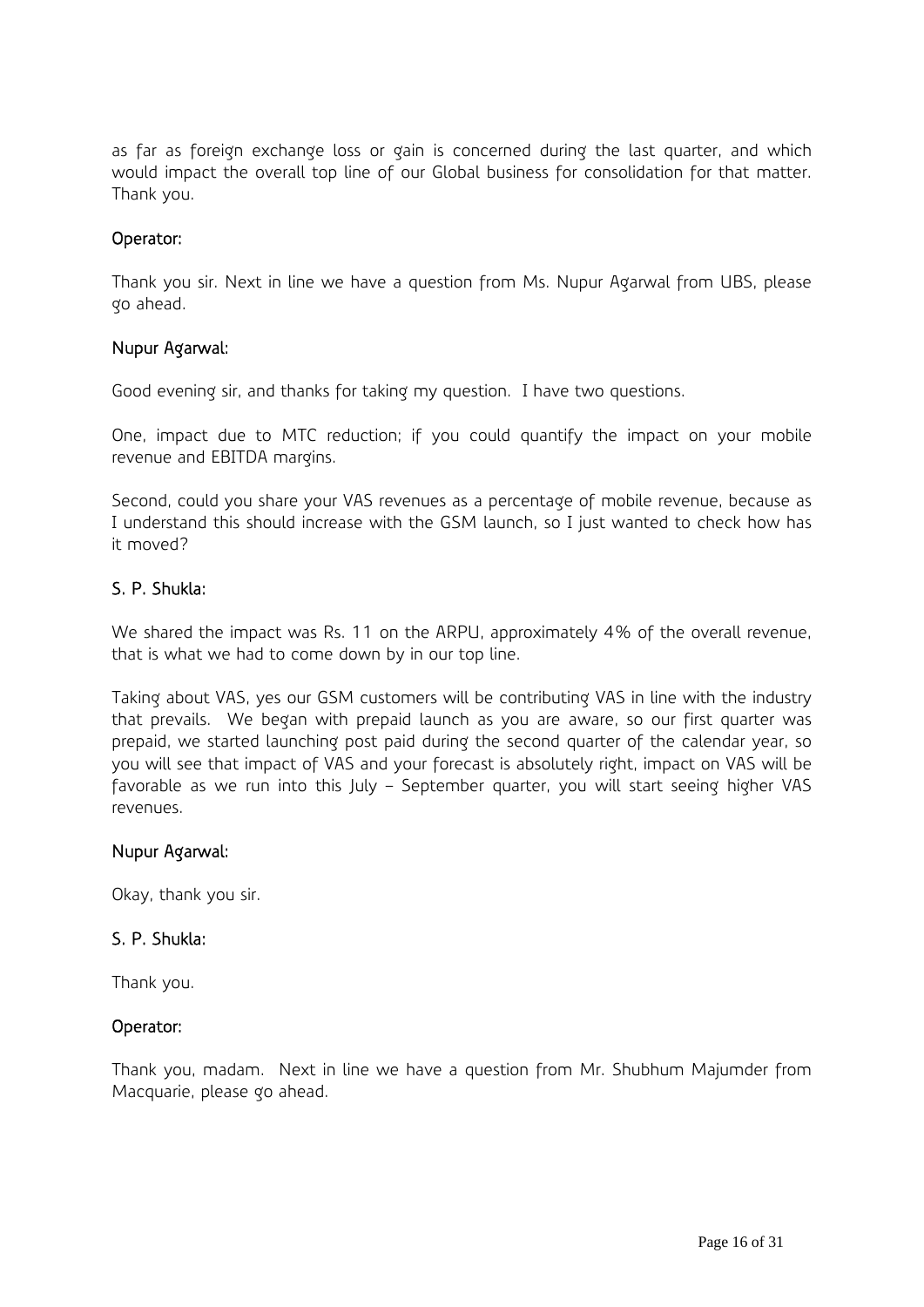### Shubhum Majumder:

Hi! I have three questions.

One is your total wireless network minutes was up by 8.5 billion on quarter-on-quarter basis to 83.3 billion, would you be able to give us any sense even in broader percentage terms, as what is the break up of this delta in increase in minutes of use on your network from CDMA and GSM? That is one.

Second is in terms of your ILD minutes is there any sort of trend or trajectory, you have seen a fairly strong growth after a while on a quarter-on quarter basis, is there something that we are seeing anything new in terms of a trend?

Three is if you could just talk about what exactly you plan to do in the Alcatel-Lucent JV, not very clear what you are targeting to do there and if you could give us some sense of how that impacts your numbers over the medium term?

My last question is on EVDO USB Data Card, if you could just throw in some numbers regards subscribers right now, what is the kind of subscriber acquisition run rate and the kind of ARPUs that you are getting and what sort of incremental capex or opex that entails? Thanks.

### S. P. Shukla:

Thank you Shubhum, that is many questions.

Let me begin with the first question, minutes of usage. We do not look at our business, as we mentioned earlier, in terms of CDMA and GSM, we look at our business as overall wireless business where we have mobile customers, we have fixed wireless customers, we have PCO customers and we have data card users. It is these four segments, which we really see and depending upon the mix of mobile, fixed wireless, PCO and data card, blended ARPUs change from quarter to quarter. For competitive reasons we do not disclose the break up, but overall direction has been that in all the four segments minutes of usage for the network has grown, which is reflected in the overall numbers. On per subscriber basis, there are fluctuations across the four segments, which we don't disclose.

#### Shubhum Majumder:

Just talking about the overall volume of 8.5 billion rather than MoU per sub, I think MoU per sub is not really meaningful but if you could just give us some sense of the delta of 8.5 million, how that kind of breaks up very broadly?

#### S. P. Shukla:

In both the technologies usage has gone up.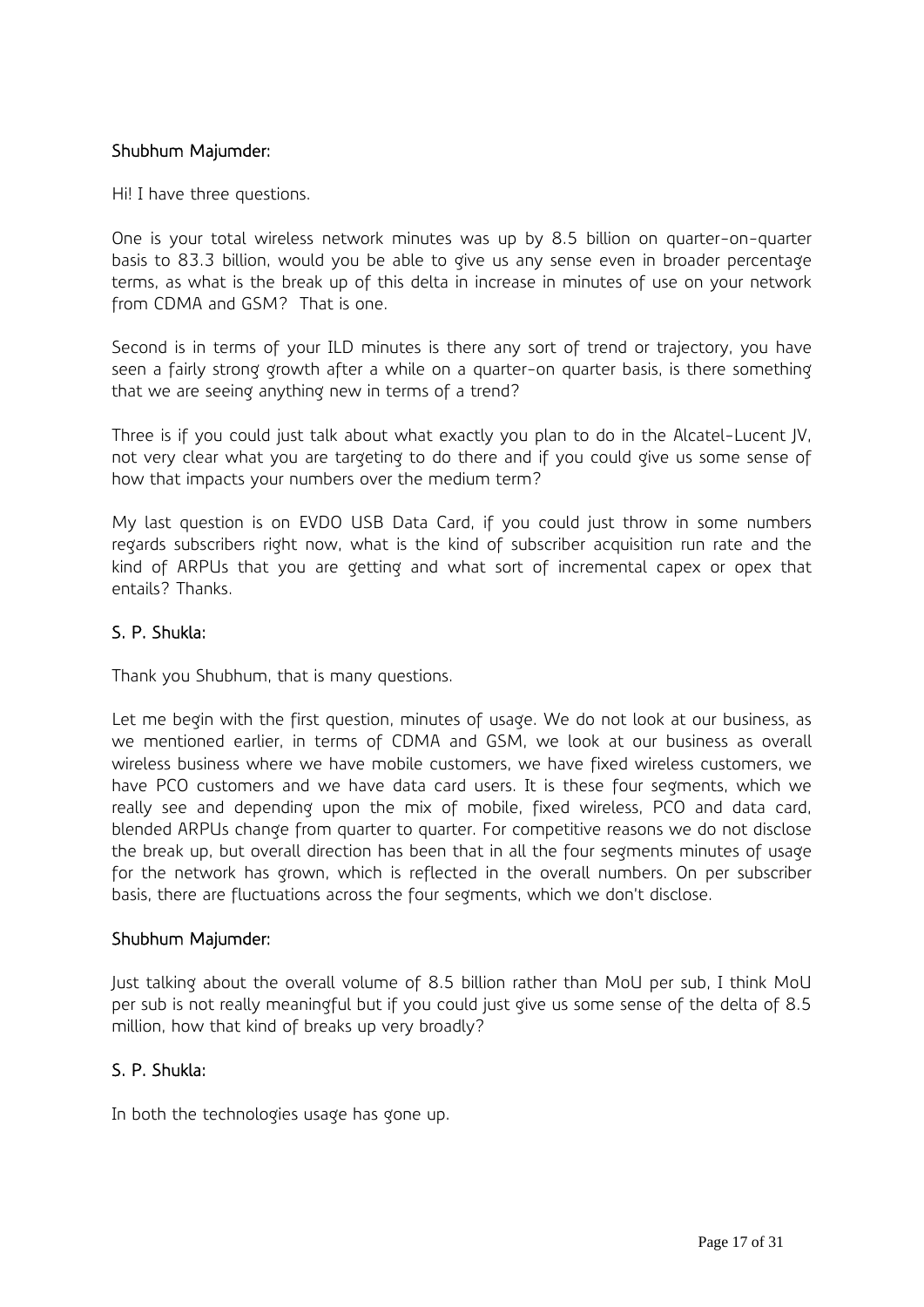### Shubhum Majumdar:

Okay, and for the other questions, if you could just...

### Punit Garg:

When we are talking about how the minutes are growing better than competition, it is a clear demonstration of our length and breadth of network in India and higher call completion which is directly resulting in the quality of the service which we provide to our customers, which leads to higher ASR, and of course our aggressive strategy at market place with Reliance Globalcom, which is well accepted. As I said there are 2 million subscribers enjoying that, and that is resulting into higher market share which we are cornering and ultimately, the growth in minutes, because as I have said that pressure is on the price which is per minutes and that is going down. Actually users are embracing more and more of Reliance Global Call product resulting into higher minute share by us. Thank you.

#### Arvind Narang:

Shubhum, this JV basically manages the active infrastructure including the RF optimization. The key objectives are #1, to improve coverage; #2, of course to improve network efficiency, and #3, is to use the spectrum efficiently to make sure that we optimize on the capex front. These are the three key objectives where JV plays the key important role.

#### Shubhum Majumder:

Arvind, is it that basically is it like a complete network management and network build out contract where you are paying them on a granular minutes or erlang basis or is it just sort of more of a network management kind of a contract?

#### Arvind Narang:

It is network management, as you rightly said.

#### Shubhum Majumder:

Okay. Is there any sort of financial implication, which is meaningful? Arvind Narang:

Since this is competition sensitive information, I wouldn't be able to share anything specific in terms of the implication on the cost savings.

#### Shubhum Majumder:

Okay, on the EVDO data cards?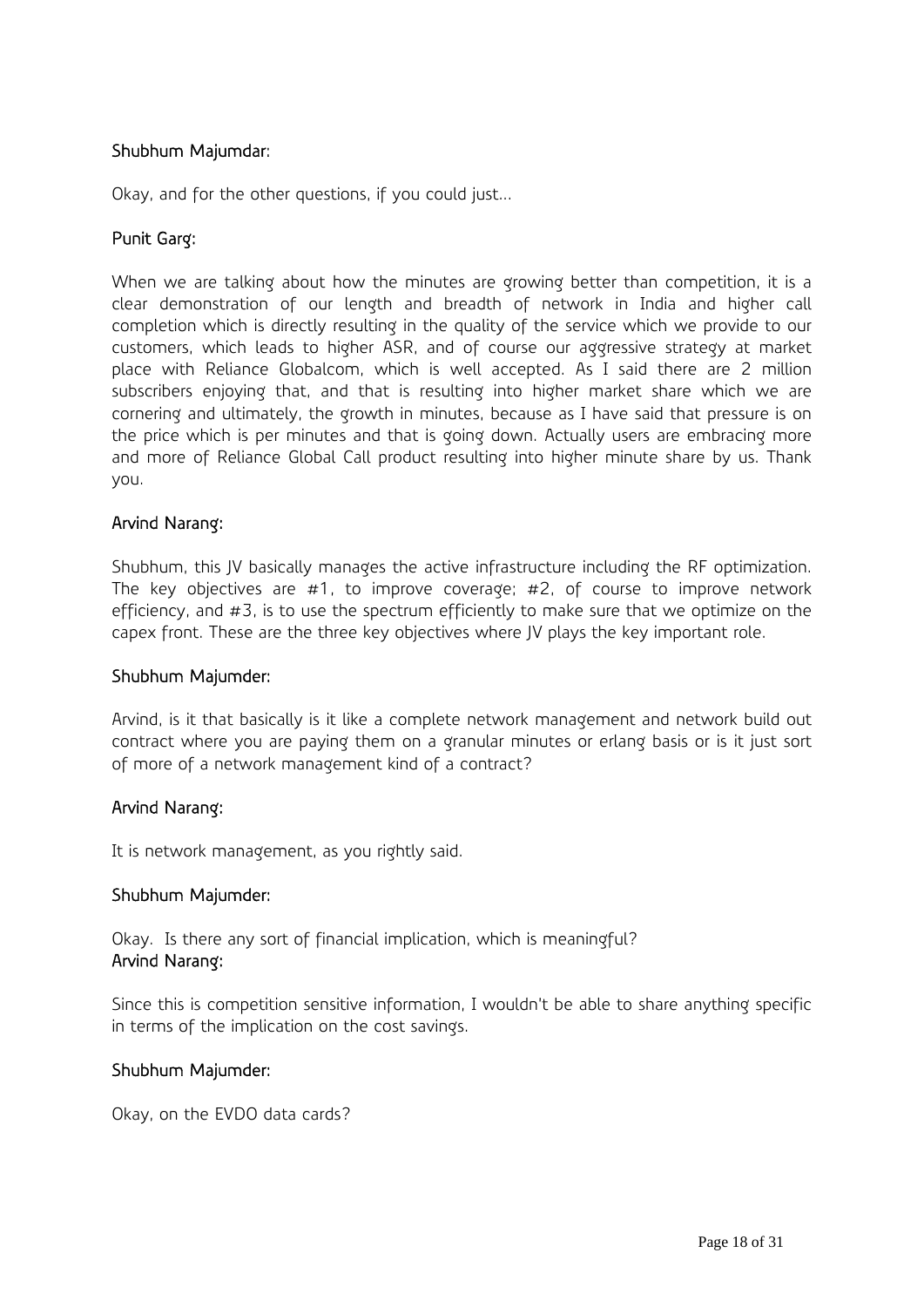# Arvind Narang:

Again, related to the products specific details, we are not disclosing and it is again very competition specific in terms of information on ARPU and subscribers.

#### Shubhum Majumder:

Fair enough. If I could then just squeeze in one question which is, what do you think, Mr. Shukla, of TATA's launch on a per second pulse rate basis and their subscriber uptake rate is pretty good and they are taking price competition to completely different levels, any thoughts here and how would you respond if needed?

### S. P. Shukla:

First of all we wish all our competitors good luck in all their launches. Second, there are already 6 or 7 GSM operators, 2 or 3 CDMA operators in every circle that makes 8 or 9 operators in every circle in India. When there were 2 operators and third came up, 3 operators and 4th came, that is one picture, and there are 9 operators and 10th comes that is another picture. So, intensity of competition is not increasing any more now.

Per second pulse has been tried out in the past. Reaction of customers has always been mixed. Some people say a very good idea if I need to call for 30 seconds I pay for 30 seconds, some others say who really speaks for less than one minute with such tariffs, so whether or not I will benefit, I am not sure. So, I believe Reliance has always given very innovative offers in the market place. You can count on us that there will be innovative offers coming from Reliance, which will address any competitive responses. Generally, it is we who do interesting things and rest of the industry follows, you can count on us.

#### Shubhum Majumdar:

Okay, thank you.

#### Operator:

Thank you sir. Our next questions comes from Ms. Reena Verma from Merrill Lynch, please go ahead.

#### Reena Verma:

Yes Hi! Thank you very much for the call and congratulations on your brand ranking. I have couple of questions.

Firstly, based on the data from the regulator, it appears that your CDMA net addition run rate has almost halved from where it was prior to the GSM launch. Is this as per plan, when you say you don't look at wireless as CDMA or GSM, can you please explain how you prioritize the marketing efforts in these two segments so to say of wireless, and can you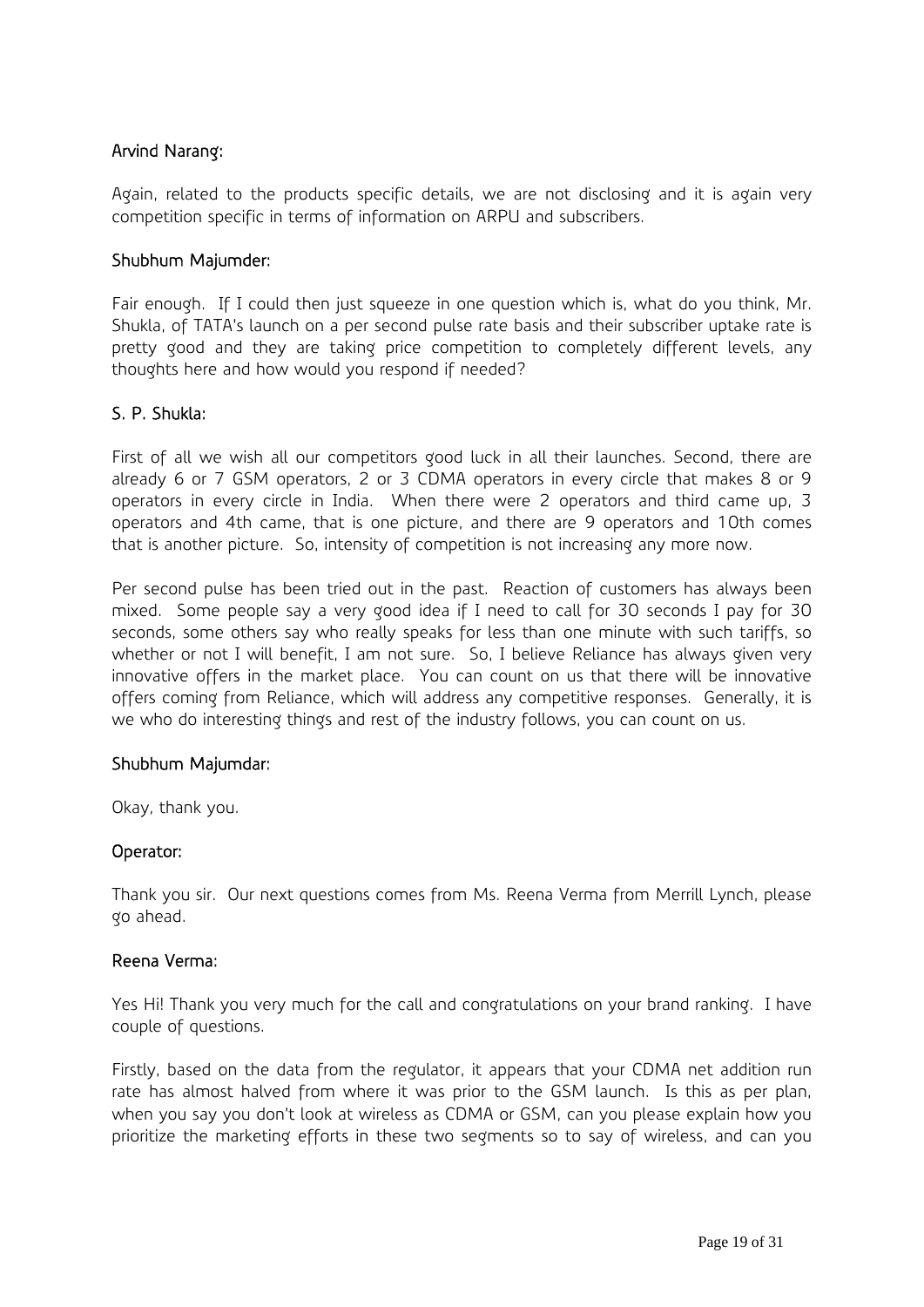also please quantify what would be the pure CDMA investment in the gross investment that is reported by the company?

Also, my second question is on QIP issue for which you have an enabling approval, please can you help us understand what is broadly the target net debt to EBIDTA or net debt to equity that you are kind of comfortable with in a 3G or no 3G scenario either way, and is the QIP contingent on 3G auctions happening or would you do it any which way? That is it. Thank you.

### S. P. Shukla:

Let me begin by first thanking you on recognizing our most trusted brand status. Thank you so much.

#### Reena Verma:

You are welcome. Thanks.

#### S. P. Shukla:

You have inquired about CDMA, we generally do not give the break up, but what one can largely expect is that for a technology neutral operator like us who is operating on both the technology platforms, as we go forward, our subscriber acquisition will be inline with the industry. So, if the industry operates 85:15 ratios, we will be in that ratio. If industry operates 80:20 ratios, we will be in that ratio. So, it will be largely speaking in line with industry pattern.

You asked about capital expenditure, as you know going forward we don't talk about CDMA, GSM, but going forward most of the infrastructure investments are common whether it is towers, whether it is generators or whether it is AC, these are not technology specific investments, and electronics you add as per the capacity requirement and growth of the usage.

#### Reena Verma:

Mr. Shukla, my question was more about your gross investment to date in CDMA electronics. It is not about incremental capex. I am trying to assess how much have you invested on pure CDMA electronics to date and also since you are saying that at the margin now you will focus on CDMA for data cards and FWP, of the net adds of around whatever 600,000 subs that you are seeing now on CDMA, how much of it is data cards and FWP?

#### Arvind Narang:

Regarding your question on the investment, which is specific to the CDMA electronics, we will revert to you after checking with the accounts.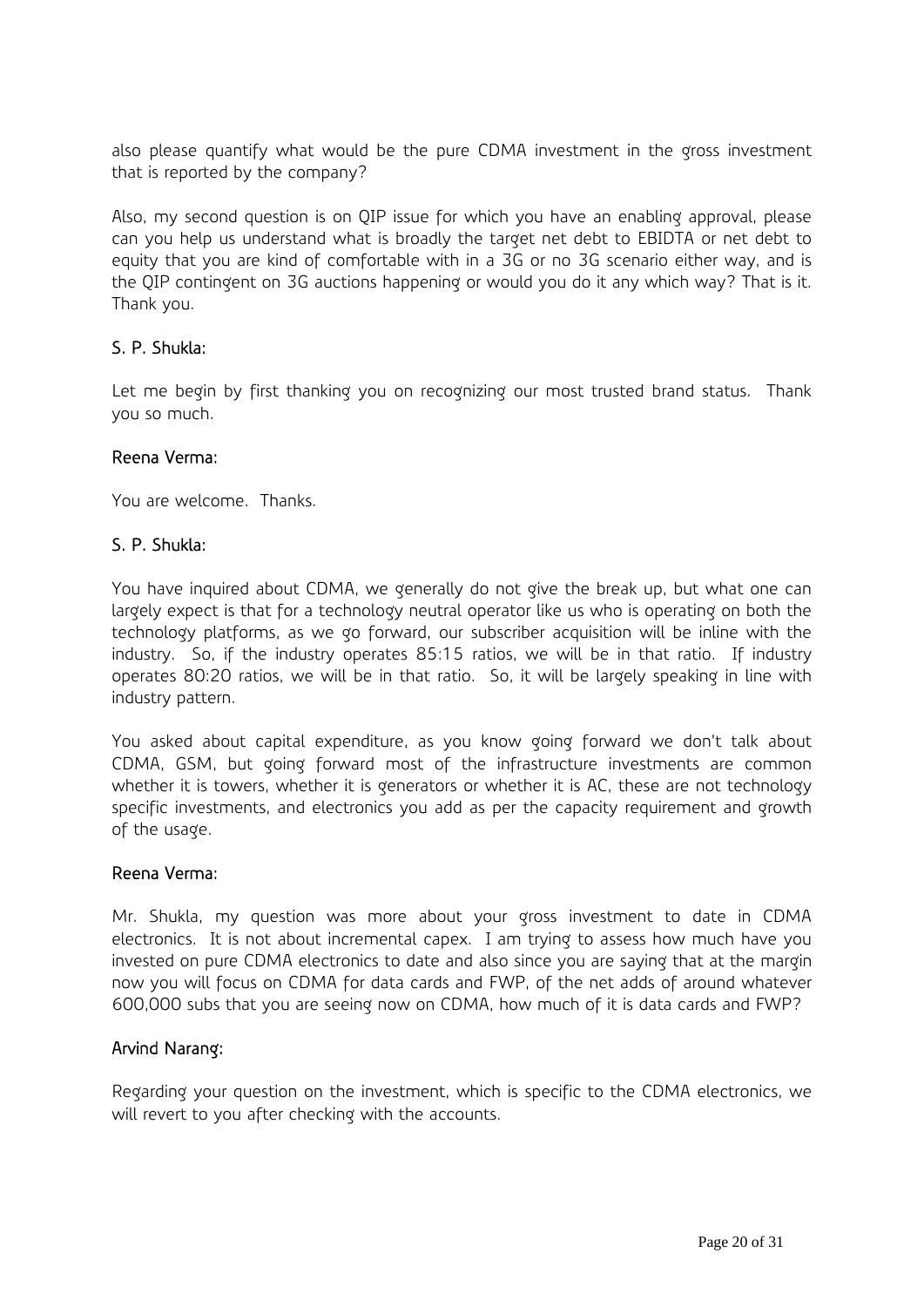### Reena Verma:

Okay, and on the subscriber numbers for data cards and FWP in terms of proportion of CDMA net adds?

### S. P. Shukla:

That is the information, which is very sensitive from competitive perspective. We would rather have people guessing in our subscriber additions on CDMA platform, how many are voice customers and how many are data customers.

#### Reena Verma:

Mr. Shukla, when you fall from 1.4 million net adds a month on CDMA to 0.6, does anything change in your outlook on wireless?

#### S. P. Shukla:

We will have much more profitable operation, because I don't have to bundle minutes which I had to give with the devices or I would not have to indulge in that kind of handset related expenses.

#### Reena Verma:

And, can you just qualitatively tell me please whether you are still seeing attrition in that 0.6 million kind of number, is it still falling?

#### S. P. Shukla:

No, it is not.

#### Reena Verma:

Okay, thank you. And, on QIP please, if you don't mind?

#### Arvind Narang:

We have received the shareholders approval for the QIP. We will take the decision in the due course and we will keep everybody informed.

In terms of our net debt to equity, we are very comfortably placed. With net debt to equity of 0.59, and we have good cash balance, more than Rs. 9,000 Crores, and if there is 3G auction which happens on a short notice, we are the only operator in the country who have the readiness to participate in that.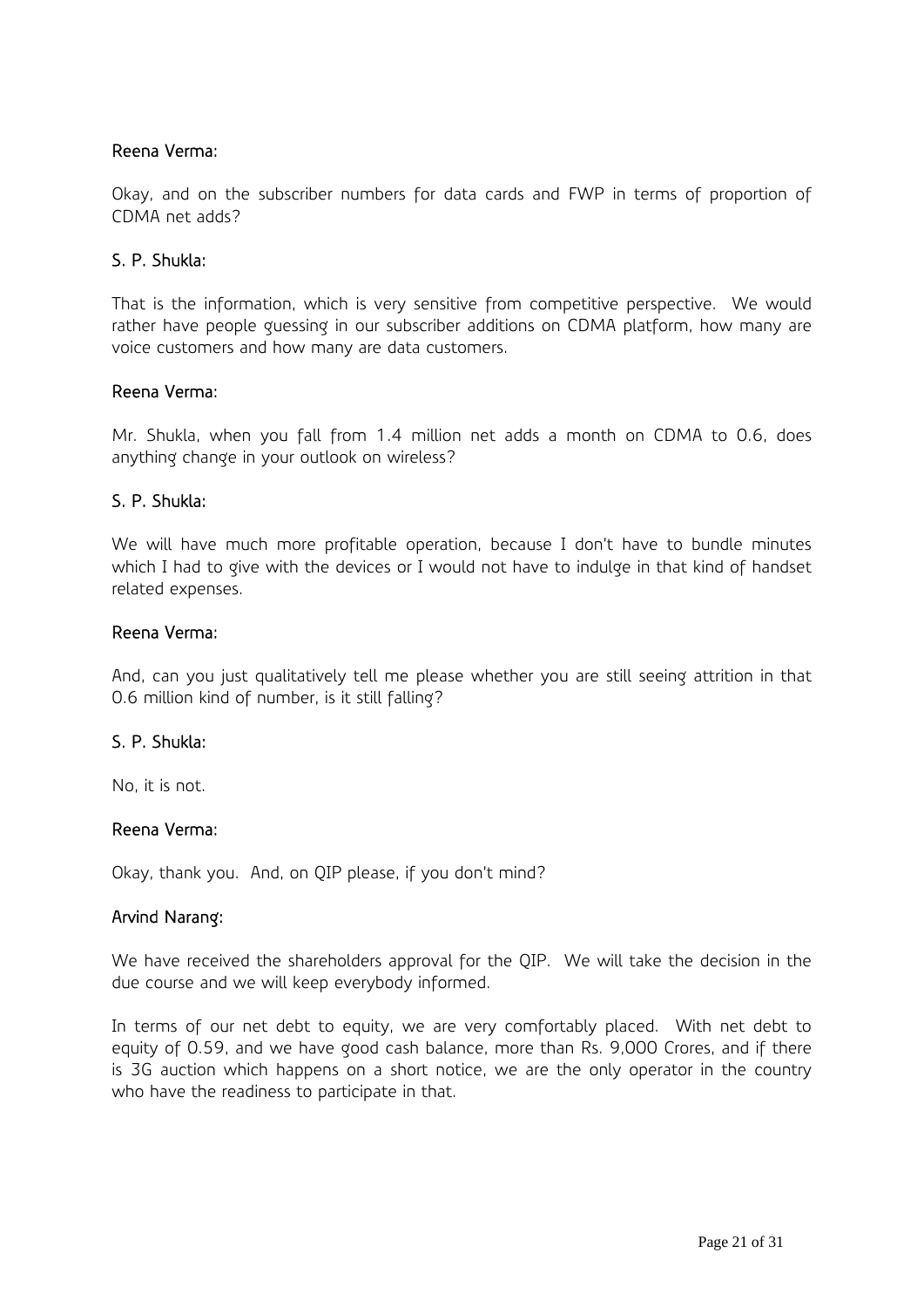### Reena Verma:

So, is this approval only contingent on 3G auction getting underway and otherwise you don't need the money?

### Arvind Narang:

The company could use it for any purpose, whether it is capex or related to the 3G, we had mentioned all these details in the QIP document, which we have sent to the shareholders. It is all specifically specified in that.

#### Reena Verma:

Yes sir, I am just trying to understand, it is a very large approval in terms of total amount of funds involved at your current share price, so I am just trying to understand, is this likely to happen or is it contingent on some event. How much money do you need?

#### Arvind Narang:

I don't think this is dependent on any event so to say, as you have seen the balance sheet both for March as well as for June quarters and our availability of cash, so it is not dependent on any specific events, this is based on company's requirement to raise funds for appropriate use, so it is not specific to any event happening.

#### Reena Verma:

Right, so what type of debt/EBIDTA ratio are you looking at on a post QIP basis and I will stop there in the interest of the call, but if you can tell us how are you going to assess whether you need to do it or you don't need to do it?

#### Arvind Narang:

These decisions ultimately would be taken by the board, so at this time we cannot comment specifically whether we will do it or in what time frame.

#### Satish Seth:

Reena, you would appreciate that a company takes cognizance of market situation as well as the growth opportunities. Considering both, the company always keeps an enabling resolution with itself to take an appropriate step at appropriate time. It is difficult to state that this would be linked to a particular event or a particular capex.

#### Reena Verma:

But would it be fair to say that your current balance sheet does not warrant a QIP?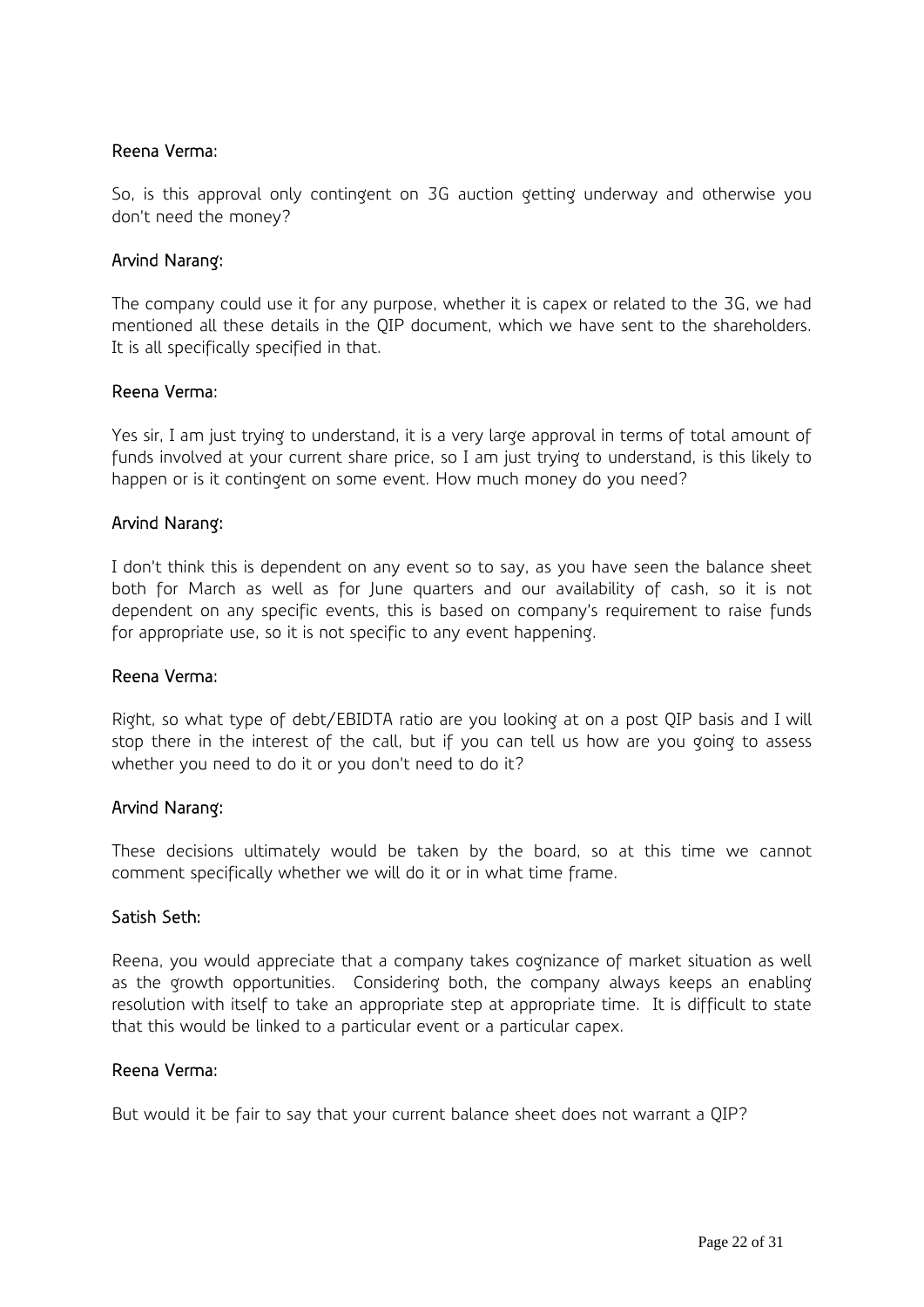# Satish Seth:

That is up to you to really take a call, but I would not like to comment on your judgment.

### Reena Verma:

Okay, thank you very much.

### Operator:

Thank you, madam. Next in line we have a question from Mr. Srinivas Rao from Deutsche Bank, please go ahead.

#### Srinivas Rao:

I just wanted to clarify sir; this is based on the notes to the accounts. You mentioned that you want to reverse the impact on the forex, is it fair to say that your profit for the fiscal 09 will be minimal, because the reported profit of around Rs. 6,000 crore is almost equal to the forex losses which you have mentioned. I just want to clarify that. If that is true, you have also mentioned in the same notes to account that around Rs. 5,800 Crores have been withdrawn from the General Reserve, and hence there will be no impact on the profit for fiscal 09. Can you just explain us this particular note, which is the note 1 of your results?

# Arvind Narang:

Srinivas, this is inline with AS-11 which we are following, so what regulator has notified that all the companies in India who have been using AS-11, the impact of the foreign exchange can be taken into the P&L. So the foreign exchange loss which was mentioned in the notes to account which was around Rs. 6,000 Crores is taken into the P&L and the same is adjusted in the General Reserves as per the guidelines of the regulator, which is also ratified by the Mumbai High Court.

So, on the overall P&L there is no impact on the profitability so to say because of foreign exchange variations.

#### Srinivas Rao:

Alright sir, thank you sir. One more question I have on the wireless side, I mean we have seen an improvement in your margins this quarter; will it be fair to say that we are seeing the impact of your GSM business actually bringing in the revenues whereas the costs were already there in your cost line?

# S. P. Shukla:

It will be fair to say that our revenues have gone up in all the segments with GSM being one of the major contributors.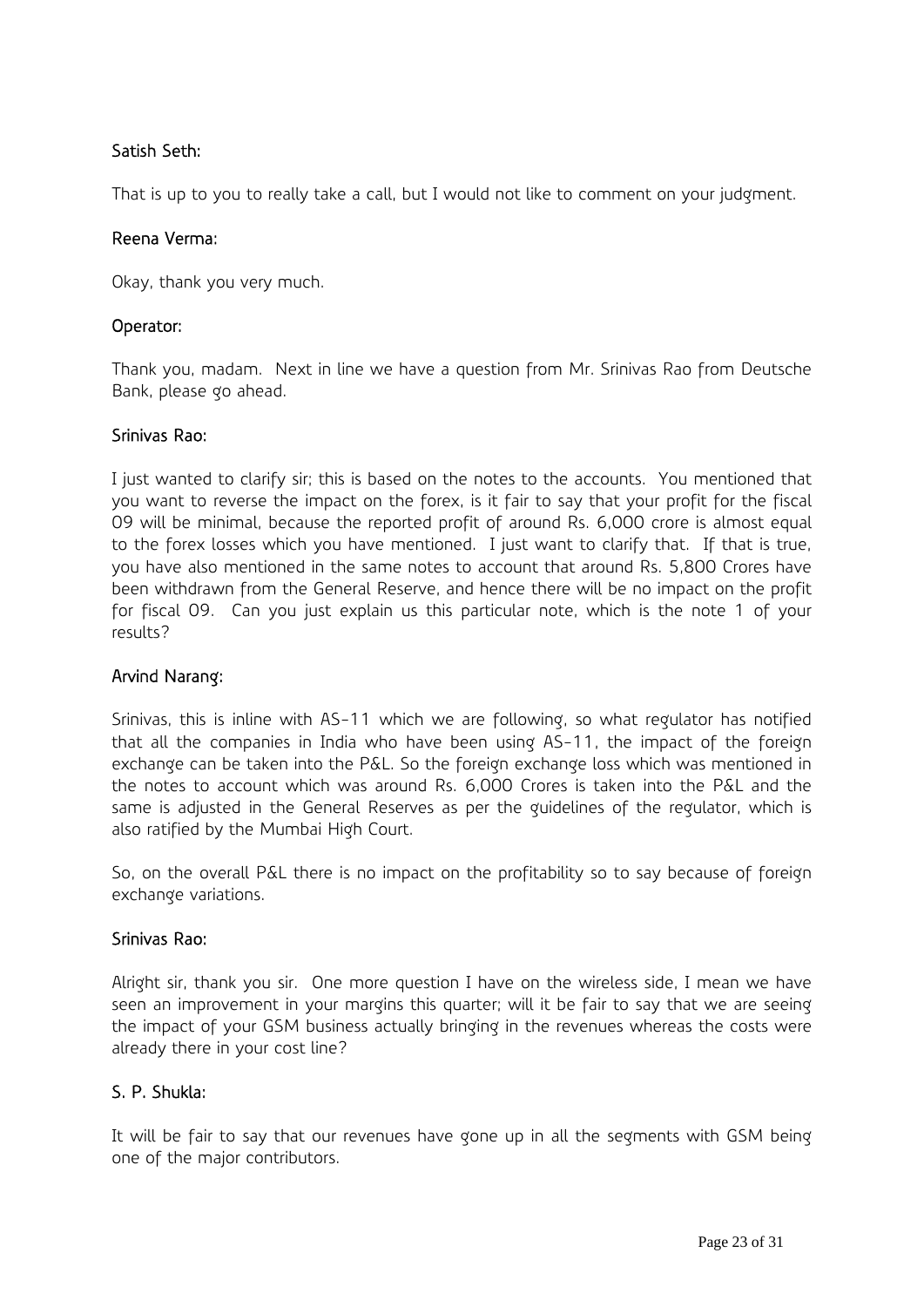### Srinivas Rao:

Can we expect some similar trend in margins going forward?

### S. P. Shukla:

We don't comment on that, but we expect them to remain fairly stable, inline with the industry.

#### Srinivas Rao:

Okay sir, thank you sir.

#### S. P. Shukla:

Thank you.

#### Operator:

Thank you, sir. Next in line we have a question from Mr. Rahul Singh from Citigroup. Please go ahead sir.

#### Rahul Singh:

Good evening everyone and congratulations on a decent set of numbers. I had three questions. Firstly, on the mobile termination rate, just a follow up of the earlier question, you have told us at the gross revenue level, but in the cost side what was the savings, on a net level what was the gain which you made, because your inter connect, access charges and license fee has come down sharply during the quarter, so just wanted to get a quantification on that. And also on the revenue side, if you say that 4% was your impact, does it mean that if there was no MTC cut the revenue per minute would actually have gone up which is quite a surprise given that other companies are still seeing revenue per minute decline.

And the other two questions are more on the balance sheet, just wanted to get a sense on the current liabilities of Rs. 225 billion, how much out of that would be on account of equipment purchases that is equipment supply payables, and on the capital work in progress, it still remains pretty high at Rs. 11,000 Crores in fact higher than your full year capex guidance which is still to be invested in. So, when do you think this Rs. 11,000 Crores would be capitalized? Thanks.

#### S. P. Shukla:

First, about the MTC. Yes you are right that there could have been a small impact on our revenue per minute of the same order, a little over 4%. We should keep in mind that in Q4, we had free minutes offers running which had kept our RPM under pressure and now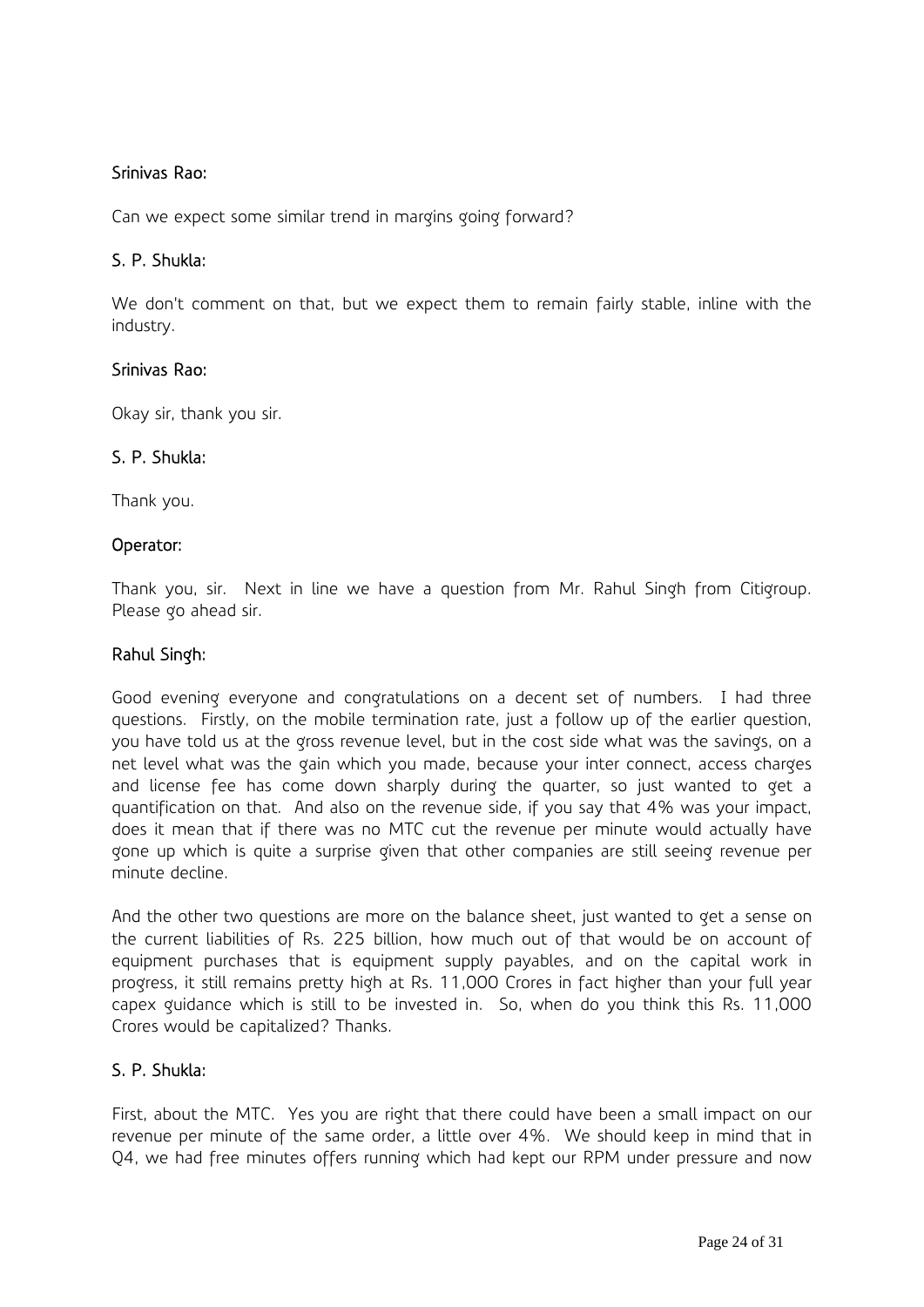with migration of those customers from free to paid raising both of them have to some extent offset each other's impact. So as I keep saying there are so many factors which effect MOU and RPM and some of them are counter balancing each other, that is why when you say quarter-to-quarter, it may not always be visible because of specific events of that quarter. On EBITDA level impact in our case has been minimal because we have a unique combination of product mix where we have a sizable PCO operations, we have a sizable datacard operations, as a result our mobile, FWP, datacard and PCO basis between incoming and outgoing while topline has been affected at EBITDA level that has not been any significant impact to talk about.

### Rahul Singh:

Is it fair to say that at EBITDA level it would have been a positive impact?

#### S. P. Shukla:

Actually, not significant.

#### Rahul Singh:

Okay fair enough and the other two questions on capital work in progress and current liabilities.

#### Arvind Narang:

Rahul your question on the current liabilities break-up, we will get back to you, if that is okay with you.

#### Rahul Singh:

Yes and the capital work in progress, any sense of how and when that will be capitalized.

#### Arvind Narang:

There is a significant reduction in the CWIP which was over Rs. 19,000 crore as of December 31<sup>st</sup> versus it has come down close to Rs. 10,000 crore.

#### Rahul Singh:

Yes I noticed that.

#### Arvind Narang:

As we complete the other projects, whether they are in Enterprise, IDC, Globalcom, and other things which have been happening including in wireless which you are already familiar. So, we will keep you informed every quarter in any case on how this CWIP is moving. I can't give you any specific timeframe on that.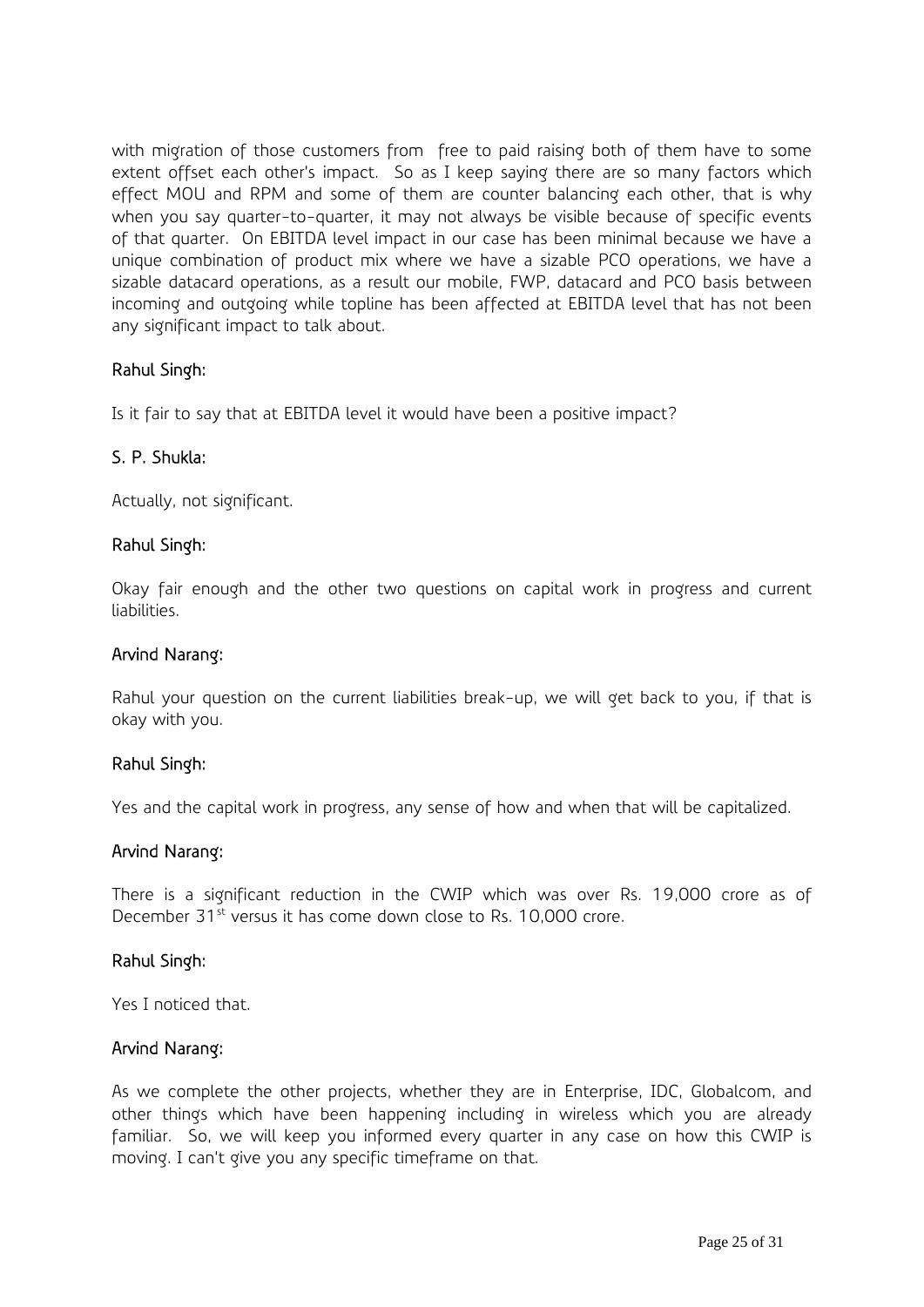### Rahul Singh:

Okay just one small clarification I want, confirmation, is that the depreciation because you have written back Rs. 6,000 crore from the gross block that would have reduced the depreciation for this year right?

#### Arvind Narang:

Yeah that is correct, the Rs. 6,000 crore which has been reduced from the gross block for FY09, so accordingly the deprecation impact during the year comes to around Rs. 325 crore and then this year of course there is an increase in the depreciation specifically in this quarter over Rs. 107 odd crore. So if you look at and do the working in terms of depreciation rate what we have been using which is 1.8% of gross fixed assets and 2.2% of net fixed assets, you will get Rs. 6-7,000 crore of reduction in CWIP.

#### Rahul Singh:

Okay thanks a lot.

### Operator:

Thank you sir. Next in line we have a question from Mr. Vinay Jaising from Morgan Stanley, please go ahead sir.

#### Vinay Jaising:

Thank you so much. Sir just two questions on the financials and two on the businesses. Moving to the first question, if you can just tell us what this Rs. 10,000 crore of work in progress, which division it is in, I assume all you big projects are done and GSM is also virtually largely rolled out. If you can throw some light on that, that would be great.

Secondly I am assuming the forex debt which you all have is about Rs. 185 billion, if I take a Rs. 3 differential between the closing prices, the closing rupee-dollar rate, I get about Rs. 11-11.5 billion as write off as against your Rs. 6.2 billion of interest income which you have shown. So is it fair to assume a Rs. 5 billion cost for interest charges for the quarter.

Thirdly, if you could provide us in your wireless division the breakup between Infratel as well as the other business just broken up purely into two. And finally your Others loss in the EBITDA has gone up to about Rs. 1.4 billion, I get that is function of BIG TV but if you can throw some light on what to expect in the future out there. Thank you sir.

#### Arvind Narang:

Vinay the breakup of that is the composition all the existing business, and I would not be able to give you the specific break up by project at this point of time and may be we can revert to you on this specifically at a later date.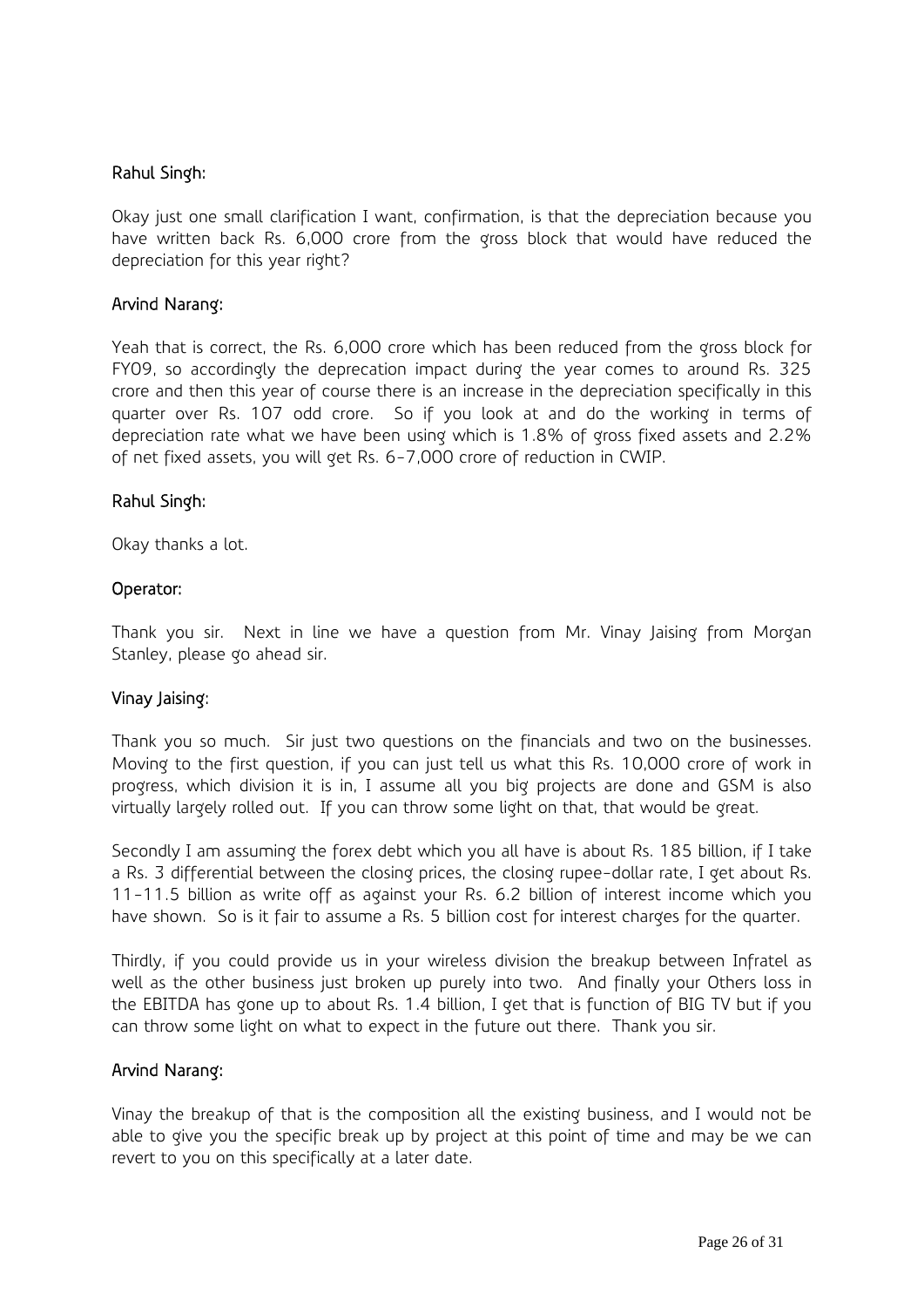### Vinay Jaising:

Sure sir. On the finance charges and the forex related question?

#### Arvind Narang:

The numbers are pretty much available in terms of foreign debt and the foreign exchange fluctuation during the quarter. It is all the working based on that.

#### Vinay Jaising:

So I am assuming that is what I said largely should be similar.

#### Arvind Narang:

Your number what mentioned seems to be on a higher side, yeah it is been there as part of AS-11 compliance and we had taken into the P&L.

#### Vinay Jaising:

Sure sir. The third question on the break up of infra business and wireless business. Is it possible to get that, I am sure on the annual report you will have that.

#### Arvind Narang:

You will have that in the annual report which will be coming out soon and the quarterly numbers are disclosed on SBU basis, which is currently being clubbed in the wireless, so I would not be able to give you the breakup of it.

#### Vinay Jaising:

If you can give us last year's breakup that is great, if that is possible.

#### Arvind Narang:

I can get back on that.

#### Vinay Jaising:

Sure sir. The last question on Others cost. If you see your EBITDA, your contribution to EBITDA there is a big loss in Others, if you can throw some light out there. Out of your Rs. 24.61 billion of EBITDA there is a loss of Rs. 1.381 billion of Others.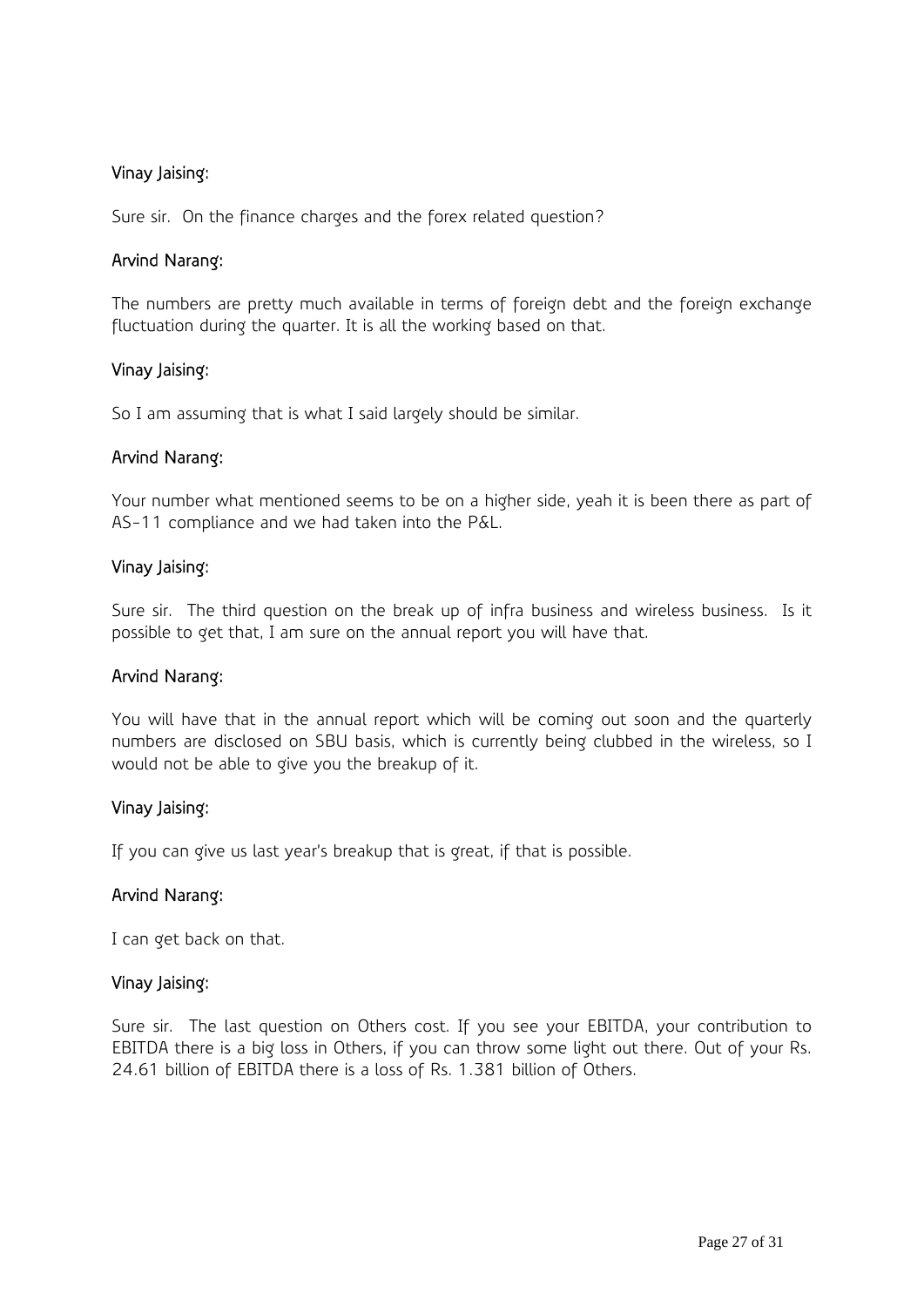# Arvind Narang:

Largely these have been the additional expenses, which are there on the Corporate side as well as on the Home business, which is part of Others currently.

#### Vinay Jaising:

Is this sustainable; is this going to coming down, anything out there?

#### Arvind Narang:

Over a period of time, of course the DTH will become profitable, so to that extent it will get appropriately reversed, from a directional point of view.

#### Vinay Jaising:

Correct sir, this is very helpful. Thank you.

#### Operator:

Thank you, sir. Next in line we have a question from Mr. G .V. Giri from IIFL Capital, please go ahead sir.

#### G .V. Giri:

Thank you very much. #1 your operating cash flows are about Rs. 1,600 crore or about Rs. 1,800 Crores before working capital change. It used to be around Rs. 2500 crore or equivalent of Rs. 25 billion about 4-5 quarters back. So do you see this number going up back to the old levels in the next few quarters?

#2. Your FX gains this quarter, would you be able to throw some light on how much of that is your realized and unrealized gain?

#3. Your net debt gone up slightly but in the cash flow statement the interest outgo has fallen somewhat sharply what explains that?

And #4. The global business seems to have a sharp uptick in cost. So those are my questions.

#### Punit Garg:

On the Global business, as I said during the call, voice termination cost has gone up in ILD inbound from 30 paisa to 40 paisa per minute, so that has been one difference which comes in the cost and second as I said in the wholesale market we have been bringing more voice minutes into India as you have seen there is growth, obviously our termination charges have increased which is also there in the cost. So these two factors actually contribute to increase in the cost currently in the ILD segment.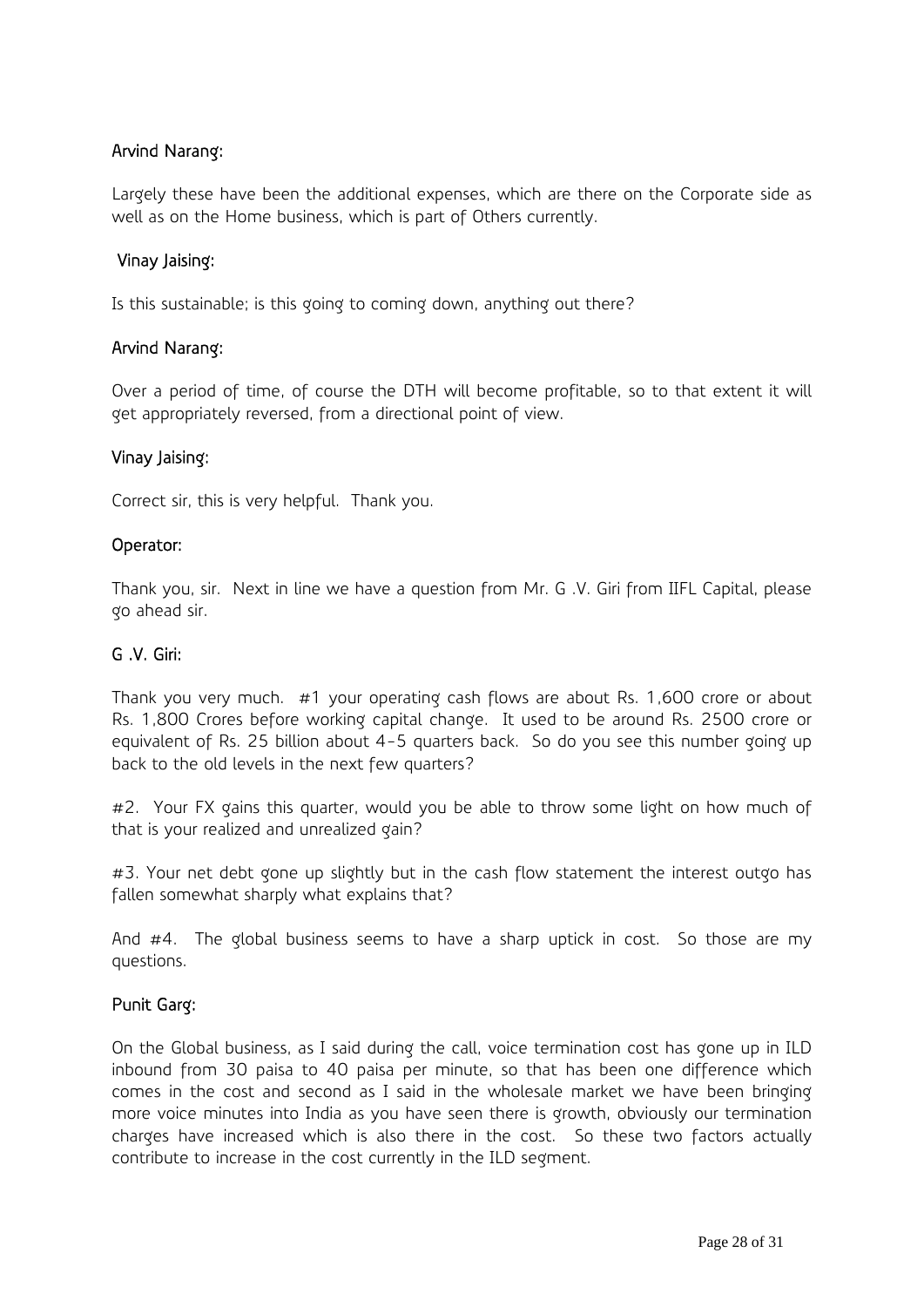### Arvind Narang:

On the operational cash flow, yes as business continues to grow it will come back to the similar level directionally. So it is very much in line with that. I did not get your question on the net debt. Can you just repeat that?

### G .V. Giri:

In your cash flow statement the interest paid out seems to have come down, where as your net debt has not really come down, so I was just trying to match the two.

#### Arvind Narang:

I think this we had earlier explained in terms of the composition of the interest income. I can again probably discuss in detail and give you the view on that.

### G .V. Giri:

Sure and sir the realized and unrealized FX gain.

#### Arvind Narang:

See all these loans are long-term loans and payments start from the year 2012-13 onwards. So these are all mark to market unrealized largely in terms of treatment on the P&L based on the AS-11. So that is the broad way to look at that.

#### G .V. Giri:

Okay thank you very much.

#### Operator:

Thank you, sir. Our next question comes from Mr. Anirudh Gangahar from JM Financial, please go-ahead sir.

#### Anirudh Gangahar:

Yes thank you. Three questions; could you quantify the impact of the IUC on the broadband division that is question one.

Question two, could you kindly explain what modular capex means that was mentioned on the call; if you can just elaborate upon it because only 10% of capex guidance was spent. What more modularity are we looking at and how this would pan out.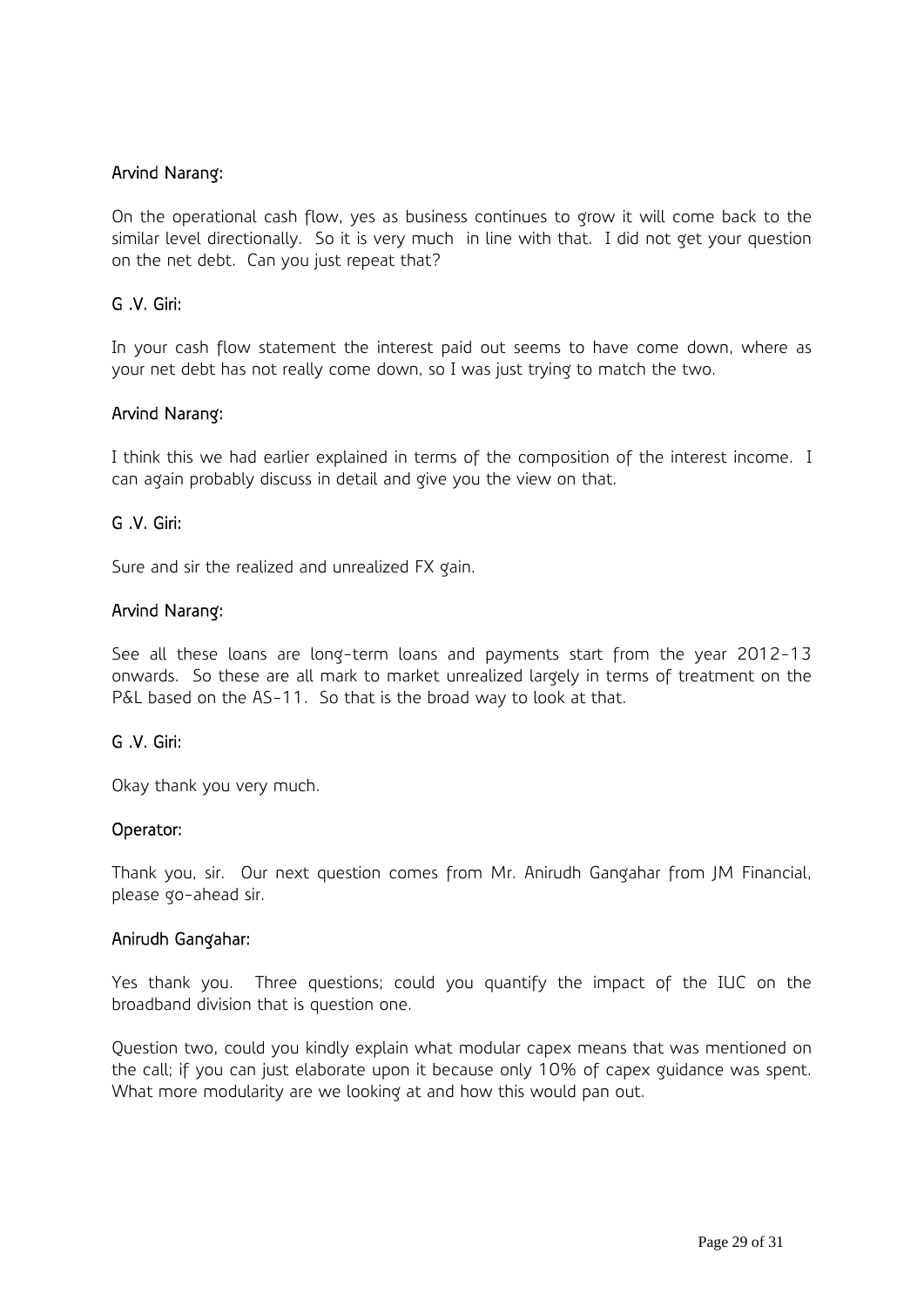And the third question, could you just provide us the proportion of value added services as a percentage of revenues, it was not been provided for the last two quarters that will be very helpful. Thank you.

#### George Varghese:

Our termination charges for the broadband, it has had a negative impact on the quarter numbers, may be Arvind can get back on the exact numbers, but it has negative impact.

#### Arvind Narang:

Anirudh, the modular capex basically means when you set up a wireless network, which is initially always with the coverage perspective. So when you rollout BTSs and do the coverage mapping, you by default get certain capacity as part of that rollout. During that phase most of the capex gets spent. After that one spends additional capex based on the traffic growth and keep inserting the additional transreceivers till you reach the optimum level or saturate that particular base station; that capex is very, very modular or relatively minimal versus what was spent when you are rolling out a network for the coverage that is what I meant. When we have spent significant capex for meeting our coverage requirements then going forward it will be relatively spent on the capacity requirement which is going to be incremental and modular in nature and will be much lower than what we have spent for the coverage requirement. This is in line with our guidance which we have been always saying that now the capex intensity or peak of the capex intensity is behind us and going forward this will continue to keep coming down. This is what I meant that time in terms of modular capex.

#### Anirudh Gangahar:

Sure and Arvind this would be applicable across divisions or only for wireless.

#### Arvind Narang:

It is applicable for wireless and Infratel largely.

#### Anirudh Gangadhar:

Okay if you can just please help us with the VAS as a percentage of revenues that will be very helpful.

# S. P. Shukla:

Normally we do not discuss VAS as a percentage of revenue but in CDMA side we have had high percentage of non-voice usage because of unique USP of CDMA that it allows far superior data capacity and with the inclusion of GSM all the percentages start becoming on blended basis and therefore talking about this percentage of VAS as total percentage seizes to be a meaningful parameter.